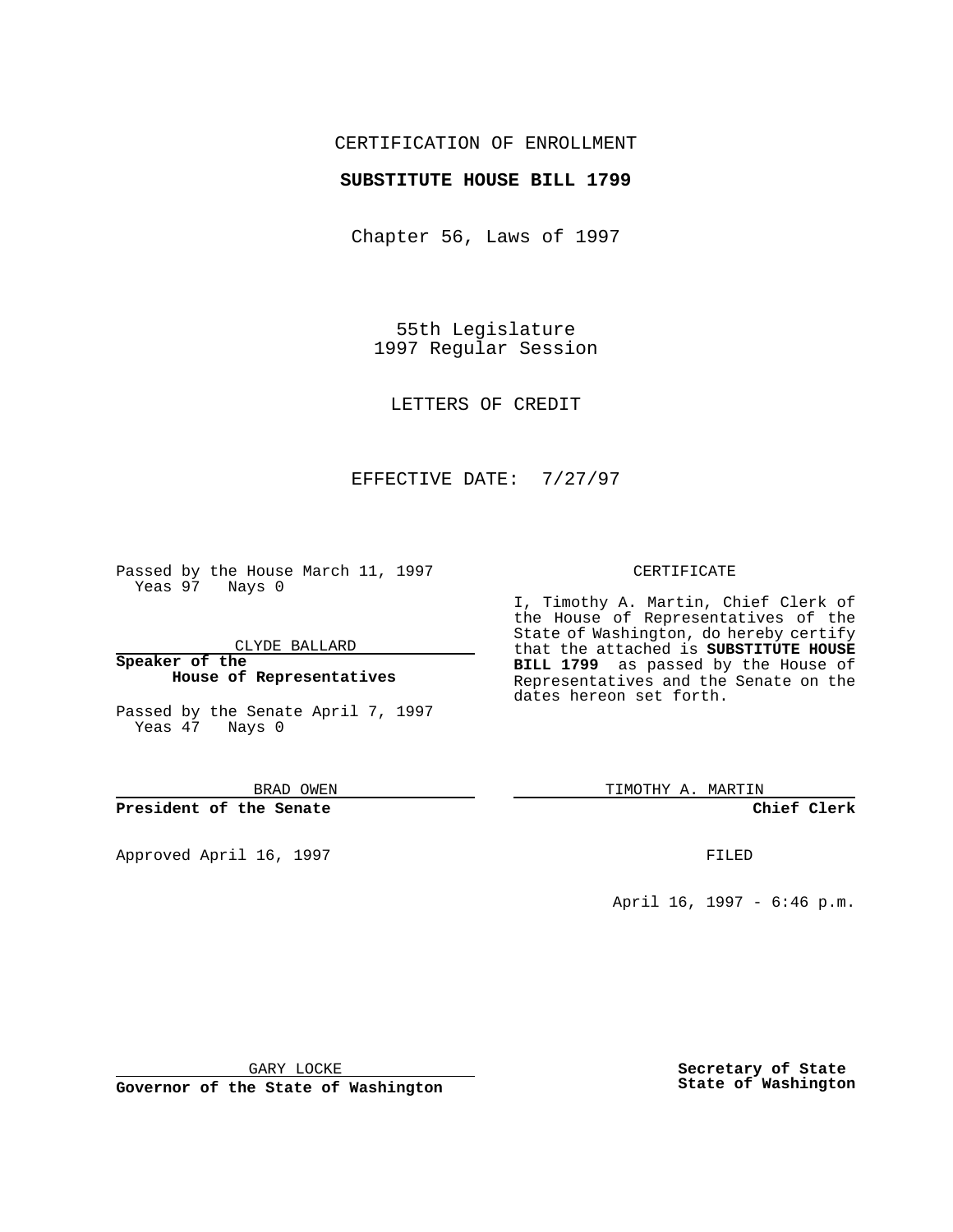## **SUBSTITUTE HOUSE BILL 1799** \_\_\_\_\_\_\_\_\_\_\_\_\_\_\_\_\_\_\_\_\_\_\_\_\_\_\_\_\_\_\_\_\_\_\_\_\_\_\_\_\_\_\_\_\_\_\_

\_\_\_\_\_\_\_\_\_\_\_\_\_\_\_\_\_\_\_\_\_\_\_\_\_\_\_\_\_\_\_\_\_\_\_\_\_\_\_\_\_\_\_\_\_\_\_

Passed Legislature - 1997 Regular Session

#### **State of Washington 55th Legislature 1997 Regular Session**

**By** House Committee on Law & Justice (originally sponsored by Representatives Sheahan, Appelwick, Costa and Sullivan; by request of Washington Uniform Legislation Commission)

Read first time 03/05/97.

 AN ACT Relating to letters of credit under the uniform commercial code; amending RCW 62A.5-102, 62A.5-103, 62A.5-104, 62A.5-105, 62A.5- 106, 62A.5-107, 62A.5-108, 62A.5-109, 62A.5-110, 62A.5-111, 62A.5-112, 62A.5-113, 62A.5-114, 62A.5-115, 62A.5-116, 62A.5-117, 62A.1-105, 62A.2-512, 62A.9-103, 62A.9-104, 62A.9-105, 62A.9-106, 62A.9-304, and 62A.9-305; and creating new sections.

BE IT ENACTED BY THE LEGISLATURE OF THE STATE OF WASHINGTON:

 NEW SECTION. **Sec. 1.** APPLICABILITY. This act applies to a letter of credit that is issued on or after the effective date of this act. This act does not apply to a transaction, event, obligation, or duty arising out of or associated with a letter of credit that was issued before the effective date of this act.

 NEW SECTION. **Sec. 2.** SAVINGS CLAUSE. A transaction arising out of or associated with a letter of credit that was issued before the effective date of this act and the rights, obligations, and interests flowing from that transaction are governed by any statute or other law amended or repealed by this act as if repeal or amendment had not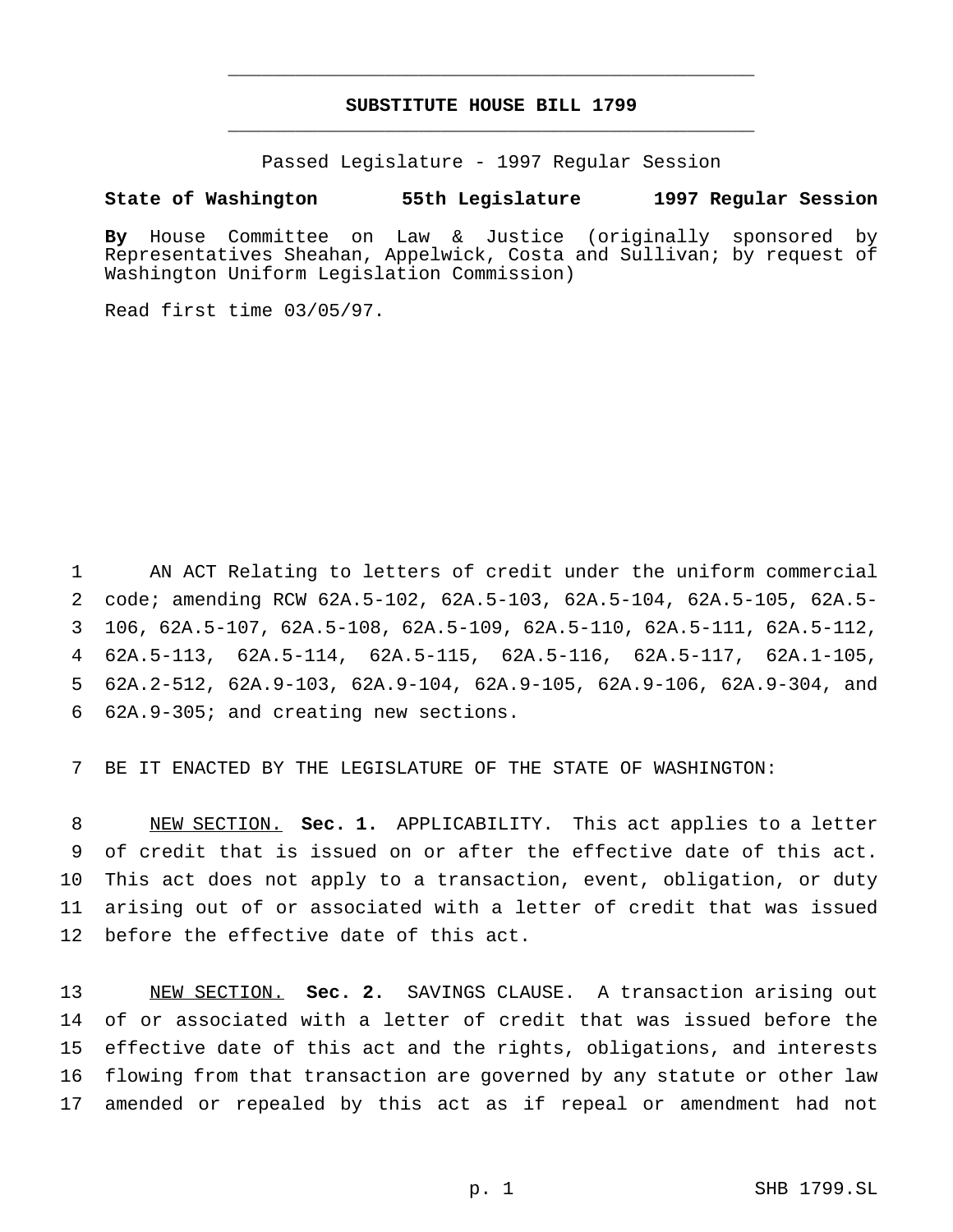1 occurred and may be terminated, completed, consummated, or enforced 2 under that statute or other law.

3 **Sec. 3.** RCW 62A.5-102 and 1965 ex.s. c 157 s 5-102 are each 4 amended to read as follows:

5 ((Scope.)) Definitions. (( $\{1\}$  This Article applies

6  $(a)$  to a credit issued by a bank if the credit requires a 7 documentary draft or a documentary demand for payment; and

8 (b) to a credit issued by a person other than a bank if the credit 9 requires that the draft or demand for payment be accompanied by a 10 document of title; and

11 (c) to a credit issued by a bank or other person if the credit is 12 not within subparagraphs (a) or (b) but conspicuously states that it is 13 a letter of credit or is conspicuously so entitled.

14 (2) Unless the engagement meets the requirements of subsection (1), 15 this Article does not apply to engagements to make advances or to honor 16 drafts or demands for payment, to authorities to pay or purchase, to 17 guarantees or to general agreements.

18 (3) This Article deals with some but not all of the rules and 19 concepts of letters of credit as such rules or concepts have developed 20 prior to this act or may hereafter develop. The fact that this Article 21 states a rule does not by itself require, imply or negate application 22 of the same or a converse rule to a situation not provided for or to a 23 person not specified by this Article.)) (1) The definitions in this 24 section apply throughout this Article unless the context clearly 25 requires otherwise:

26 (a) "Adviser" means a person who, at the request of the issuer, a 27 confirmer, or another adviser, notifies or requests another adviser to 28 notify the beneficiary that a letter of credit has been issued, 29 confirmed, or amended.

30 (b) "Applicant" means a person at whose request or for whose 31 account a letter of credit is issued. The term includes a person who 32 requests an issuer to issue a letter of credit on behalf of another if 33 the person making the request undertakes an obligation to reimburse the 34 issuer.

 (c) "Beneficiary" means a person who under the terms of a letter of 36 credit is entitled to have its complying presentation honored. The term includes a person to whom drawing rights have been transferred under a transferable letter of credit.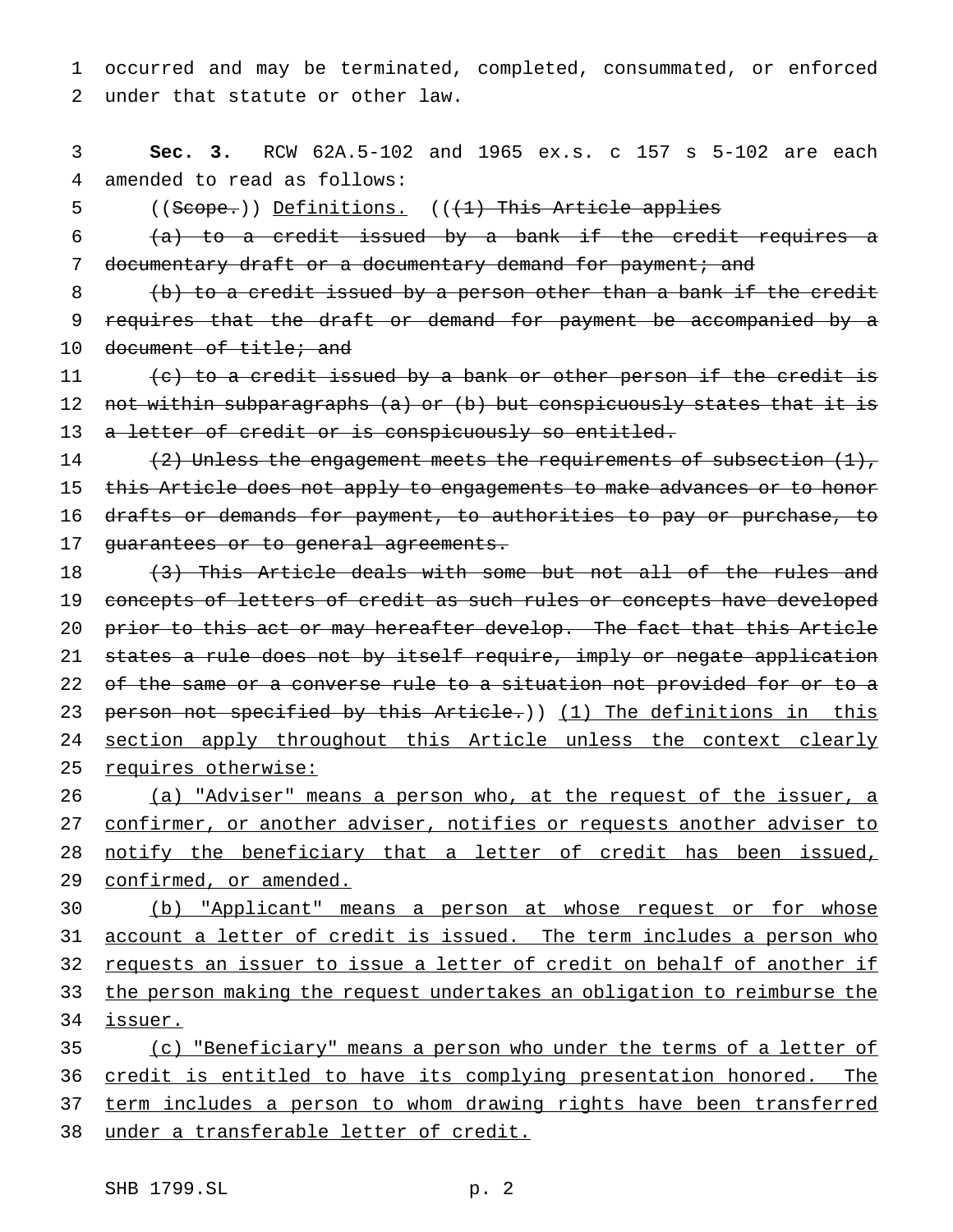(d) "Confirmer" means a nominated person who undertakes, at the request or with the consent of the issuer, to honor a presentation under a letter of credit issued by another.

 (e) "Dishonor" of a letter of credit means failure timely to honor or to take an interim action, such as acceptance of a draft, that may be required by the letter of credit.

 (f) "Document" means a draft or other demand, document of title, investment security, certificate, invoice, or other record, statement, or representation of fact, law, right, or opinion (i) which is presented in a written or other medium permitted by the letter of credit or, unless prohibited by the letter of credit, by the standard practice referred to in RCW 62A.5-108(5) and (ii) which is capable of being examined for compliance with the terms and conditions of the 14 letter of credit. A document may not be oral.

 (g) "Good faith" means honesty in fact in the conduct or 16 transaction concerned.

 (h) "Honor" of a letter of credit means performance of the issuer's undertaking in the letter of credit to pay or deliver an item of value. 19 Unless the letter of credit otherwise provides, "honor" occurs:

20 (i) Upon payment;

 (ii) If the letter of credit provides for acceptance, upon 22 acceptance of a draft and, at maturity, its payment; or

 (iii) If the letter of credit provides for incurring a deferred obligation, upon incurring the obligation and, at maturity, its performance.

 (i) "Issuer" means a bank or other person that issues a letter of credit, but does not include an individual who makes an engagement for personal, family, or household purposes.

 (j) "Letter of credit" means a definite undertaking that satisfies the requirements of RCW 62A.5-104 by an issuer to a beneficiary at the request or for the account of an applicant or, in the case of a financial institution, to itself or for its own account, to honor a 33 documentary presentation by payment or delivery of an item of value.

 (k) "Nominated person" means a person whom the issuer (i) designates or authorizes to pay, accept, negotiate, or otherwise give value under a letter of credit and (ii) undertakes by agreement or custom and practice to reimburse.

 (l) "Presentation" means delivery of a document to an issuer or nominated person for honor or giving of value under a letter of credit.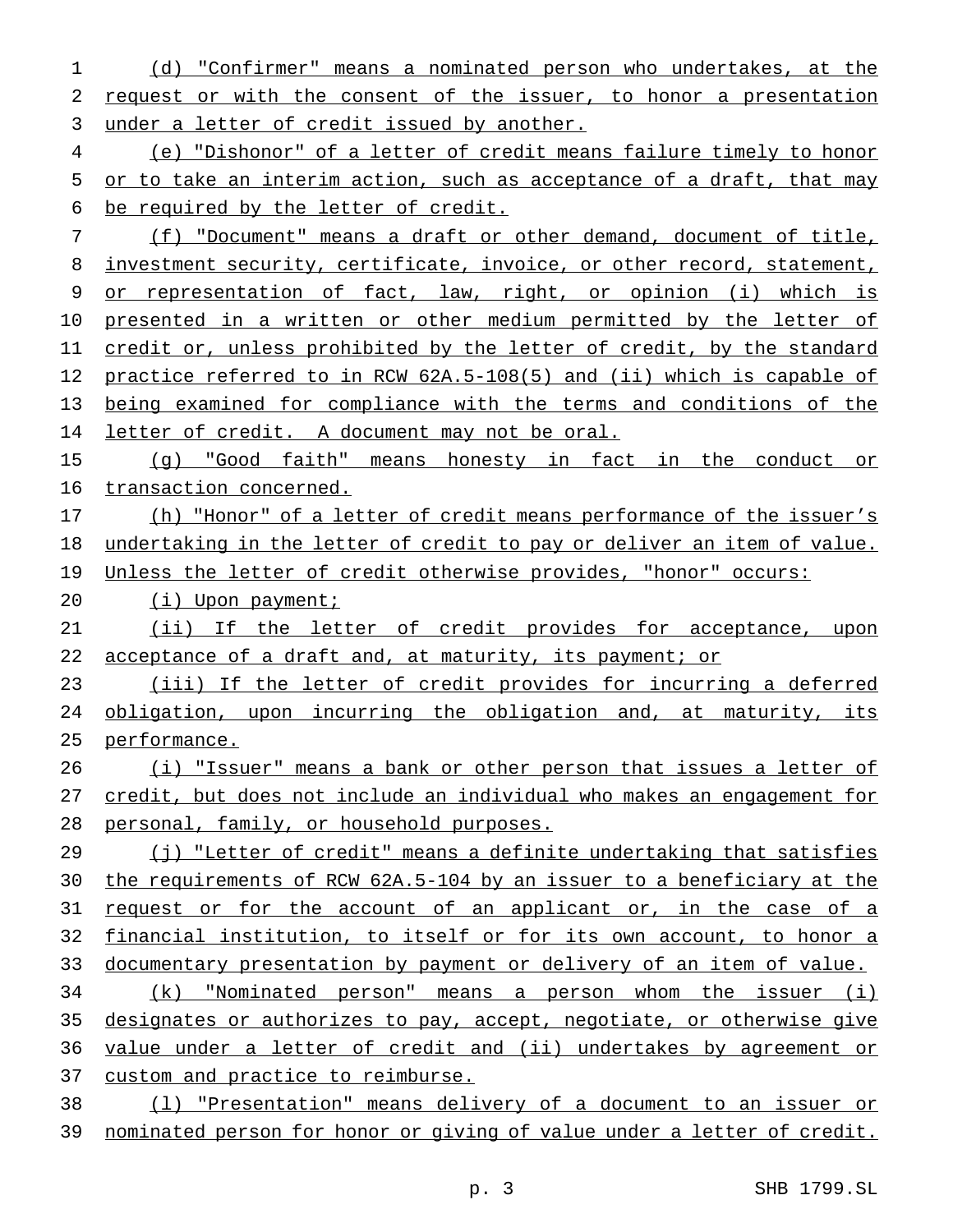1 (m) "Presenter" means a person making a presentation as or on 2 behalf of a beneficiary or nominated person. 3 (n) "Record" means information that is inscribed on a tangible

4 medium, or that is stored in an electronic or other medium and is 5 retrievable in perceivable form.

6 (o) "Successor of a beneficiary" means a person who succeeds to 7 substantially all of the rights of a beneficiary by operation of law, 8 including a corporation with or into which the beneficiary has been 9 merged or consolidated, an administrator, executor, personal 10 representative, trustee in bankruptcy, debtor in possession, 11 liquidator, and receiver.

12 (2) Definitions in other Articles applying to this Article and the 13 sections in which they appear are:

14 "Accept" or "Acceptance" RCW 62A.3-409 15 TValue" RCW 62A.3-303, RCW 62A.4-211.

16 (3) Article 1 contains certain additional general definitions and

17 principles of construction and interpretation applicable throughout

18 this Article.

19 **Sec. 4.** RCW 62A.5-103 and 1965 ex.s. c 157 s 5-103 are each 20 amended to read as follows:

21 ((Definitions.)) Scope. (((1) In this Article unless the context 22 otherwise requires

23  $(a)$  "Credit" or "letter of credit" means an engagement by a bank or 24 other person made at the request of a customer and of a kind within the 25 scope of this Article (RCW 62A.5-102) that the issuer will honor drafts 26 or other demands for payment upon compliance with the conditions 27 specified in the credit. A credit may be either revocable or 28 irrevocable. The engagement may be either an agreement to honor or a 29 statement that the bank or other person is authorized to honor.

 $\left(\frac{b}{b}\right)$  A "documentary draft" or a "documentary demand for payment" is 31 one honor of which is conditioned upon the presentation of a document or documents. "Document" means any paper including document of title, security, invoice, certificate, notice of default and the like.

 $34$  (c) An "issuer" is a bank or other person issuing a credit.

35 (d) A "beneficiary" of a credit is a person who is entitled under 36 its terms to draw or demand payment.

37 (e) An "advising bank" is a bank which gives notification of the 38 issuance of a credit by another bank.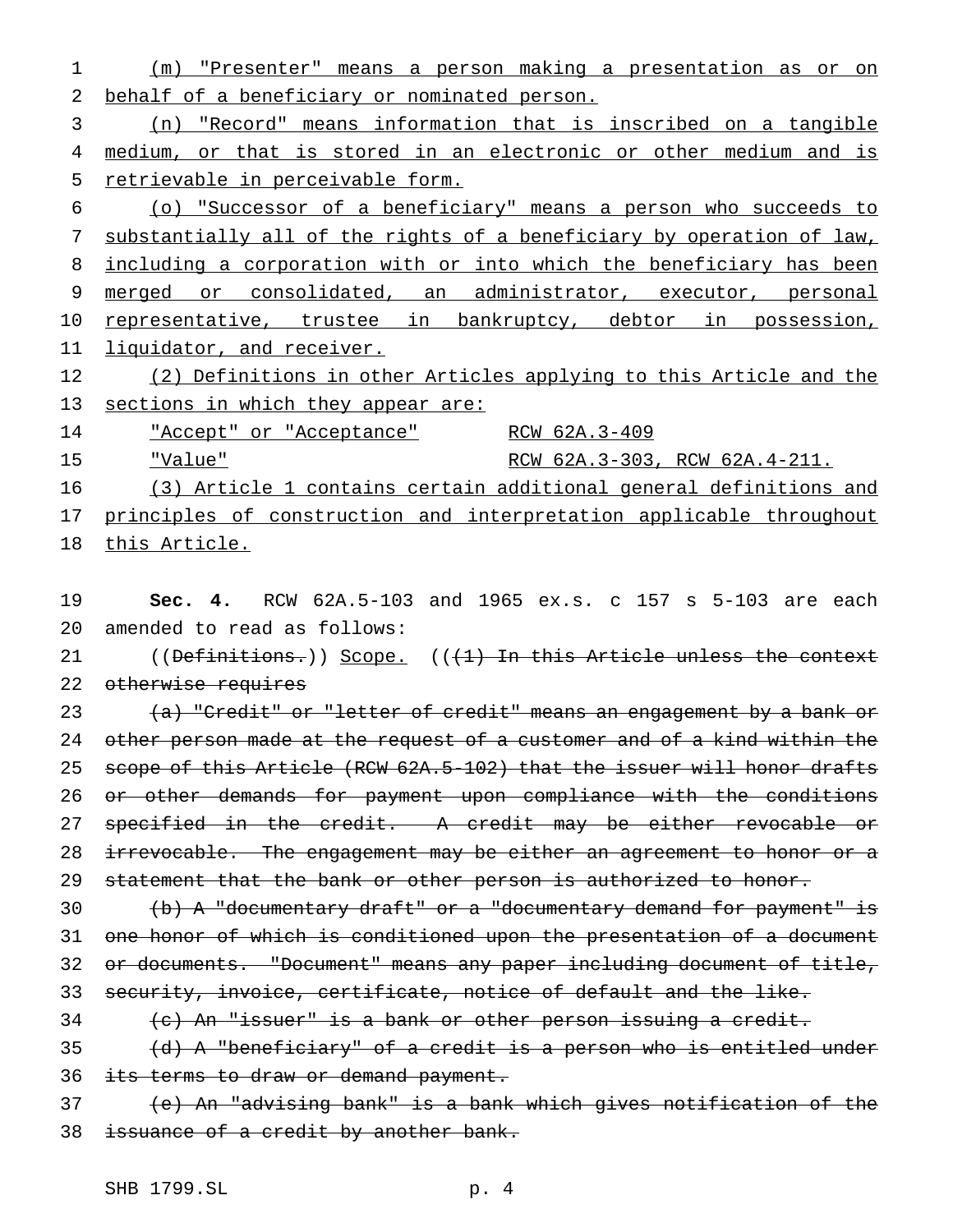(f) A "confirming bank" is a bank which engages either that it will 2 itself honor a credit already issued by another bank or that such a 3 credit will be honored by the issuer or a third bank. (g) A "customer" is a buyer or other person who causes an issuer to issue a credit. The term also includes a bank which procures issuance or confirmation on behalf of that bank's customer. (2) Other definitions applying to this Article and the sections in 8 which they appear are: 9 Wotation of credit". RCW 62A.5-108. **"Presenter". RCW 62A.5-112(3).** 11 (3) Definitions in other Articles applying to this Article and the 12 sections in which they appear are: **"Accept" or "Acceptance".** RCW 62A.3-410. **"Contract for sale". RCW 62A.2-106.**  "Draft". RCW 62A.3-104. 16 FHolder in due course". RCW 62A.3-302. 17 Fanight deadline". RCW 62A.4-104. "Security". RCW 62A.8-102. (4) In addition, Article 1 contains general definitions and principles of construction and interpretation applicable throughout 21 this Article.)) (1) This Article applies to letters of credit and to certain rights and obligations arising out of transactions involving letters of credit. (2) The statement of a rule in this Article does not by itself 25 require, imply, or negate application of the same or a different rule to a situation not provided for, or to a person not specified, in this Article. (3) With the exception of this subsection, subsections (1) and (4) of this section, RCW 62A.5-102(1) (i) and (j), 62A.5-106(4), and 62A.5- 114(4), and except to the extent prohibited in RCW 62A.1-102(3) and 62A.5-117(4), the effect of this Article may be varied by agreement or 32 by a provision stated or incorporated by reference in an undertaking. A term in an agreement or undertaking generally excusing liability or generally limiting remedies for failure to perform obligations is not sufficient to vary obligations prescribed by this Article. (4) Rights and obligations of an issuer to a beneficiary or a nominated person under a letter of credit are independent of the existence, performance, or nonperformance of a contract or arrangement out of which the letter of credit arises or which underlies it,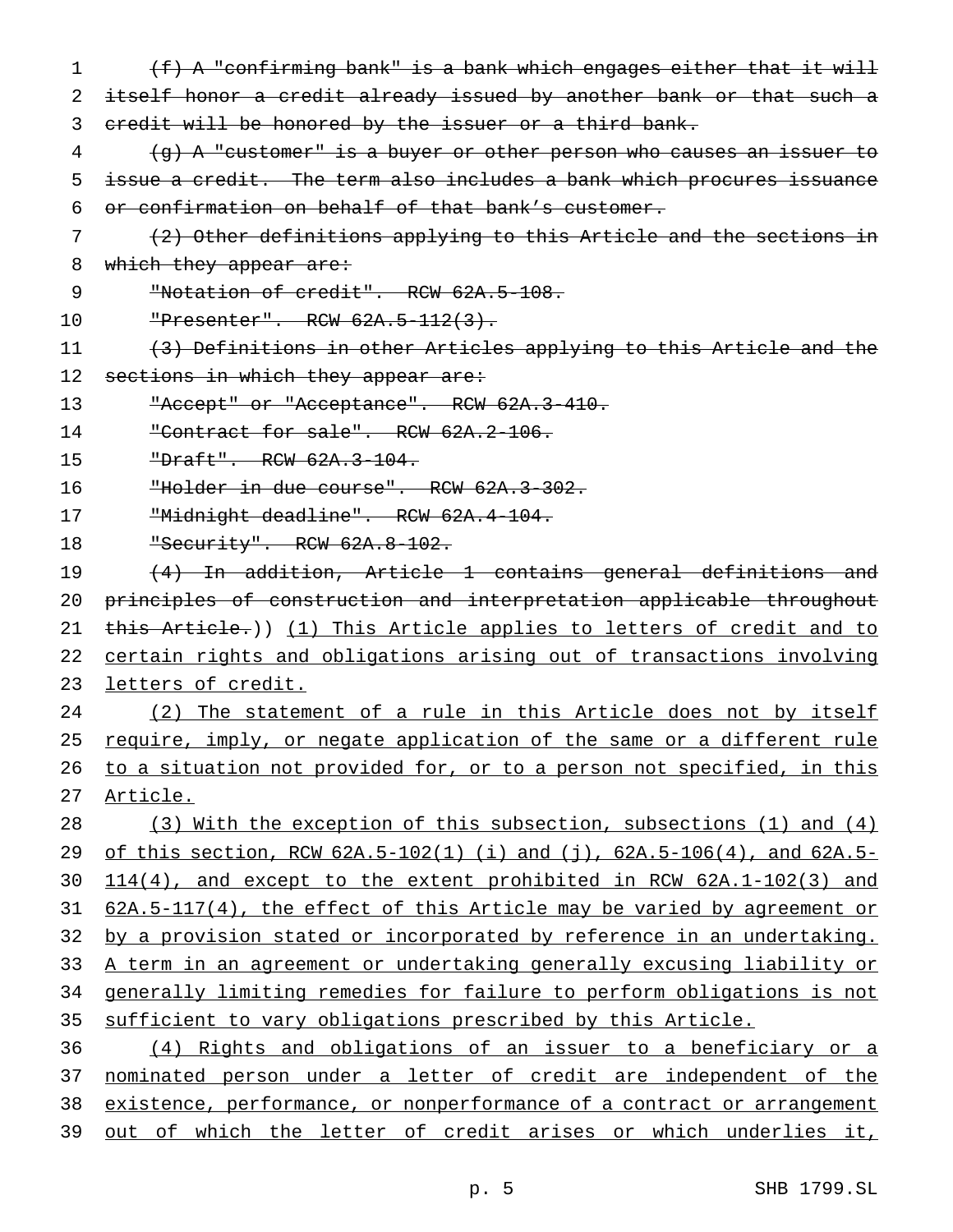1 including contracts or arrangements between the issuer and the

2 applicant and between the applicant and the beneficiary.

3 **Sec. 5.** RCW 62A.5-104 and 1965 ex.s. c 157 s 5-104 are each 4 amended to read as follows:

5 Formal requirements( $(i -$ signing)). ( $(\frac{1}{1})$  Except as otherwise 6 required in subsection (1)(c) of RCW 62A.5-102 on scope, no particular 7 form of phrasing is required for a credit. A credit must be in writing 8 and signed by the issuer and a confirmation must be in writing and 9 signed by the confirming bank. A modification of the terms of a credit 10 or confirmation must be signed by the issuer or confirming bank.

11 (2) A telegram may be a sufficient signed writing if it identifies 12 its sender by an authorized authentication. The authentication may be 13 in code and the authorized naming of the issuer in an advice of credit 14 is a sufficient signing.)) A letter of credit, confirmation, advice, 15 transfer, amendment, or cancellation may be issued in any form that is 16 a record and is authenticated (1) by a signature or (2) in accordance 17 with the agreement of the parties or the standard practice referred to 18 in RCW 62A.5-108(5).

19 **Sec. 6.** RCW 62A.5-105 and 1965 ex.s. c 157 s 5-105 are each 20 amended to read as follows:

21 Consideration. ((No consideration is necessary to establish a 22 credit or to enlarge or otherwise modify its terms.)) Consideration is 23 not required to issue, amend, transfer, or cancel a letter of credit, 24 advice, or confirmation.

25 **Sec. 7.** RCW 62A.5-106 and 1965 ex.s. c 157 s 5-106 are each 26 amended to read as follows:

27 ((Time and effect of establishment of credit.)) Issuance, 28 amendment, cancellation, and duration. (((1) Unless otherwise agreed 29 a credit is established:

30  $(a)$  as regards the customer as soon as a letter of credit is sent 31 to him or the letter of credit or an authorized written advice of its 32 issuance is sent to the beneficiary; and

33 (b) as regards the beneficiary when he receives a letter of credit 34 or an authorized written advice of its issuance.

 $35$   $(2)$  Unless otherwise agreed once an irrevocable credit is 36 established as regards the customer it can be modified or revoked only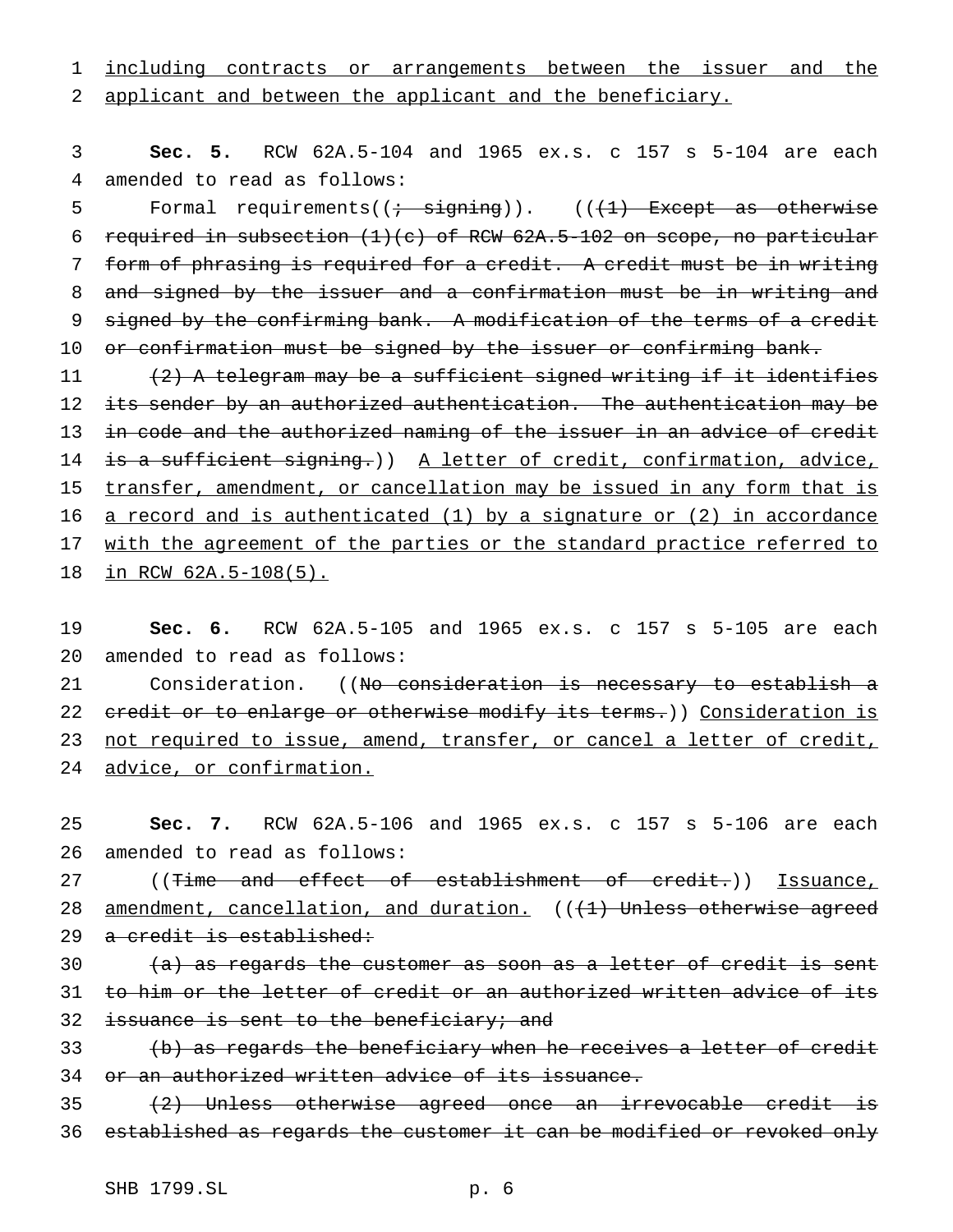1 with the consent of the customer and once it is established as regards

2 the beneficiary it can be modified or revoked only with his consent.

3 (3) Unless otherwise agreed after a revocable credit is established 4 it may be modified or revoked by the issuer without notice to or 5 consent from the customer or beneficiary.

6 (4) Notwithstanding any modification or revocation of a revocable 7 credit any person authorized to honor or negotiate under the terms of 8 the original credit is entitled to reimbursement for or honor of any 9 draft or demand for payment duly honored or negotiated before receipt 10 of notice of the modification or revocation and the issuer in turn is 11 entitled to reimbursement from its customer.)) (1) A letter of credit 12 is issued and becomes enforceable according to its terms against the 13 issuer when the issuer sends or otherwise transmits it to the person 14 requested to advise or to the beneficiary. A letter of credit is 15 revocable only if it so provides.

16 (2) After a letter of credit is issued, rights and obligations of 17 a beneficiary, applicant, confirmer, and issuer are not affected by an 18 amendment or cancellation to which that person has not consented except 19 to the extent the letter of credit provides that it is revocable or 20 that the issuer may amend or cancel the letter of credit without that 21 consent.

22 (3) If there is no stated expiration date or other provision that 23 determines its duration, a letter of credit expires one year after its 24 stated date of issuance or, if none is stated, after the date on which 25 it is issued.

26 (4) A letter of credit that states that it is perpetual expires 27 five years after its stated date of issuance, or if none is stated, 28 after the date on which it is issued.

29 **Sec. 8.** RCW 62A.5-107 and 1965 ex.s. c 157 s 5-107 are each 30 amended to read as follows:

31 ((Advice of credit; confirmation; error in statement of terms.)) 32 Confirmer, nominated person, and adviser.  $((1)$  Unless otherwise 33 specified an advising bank by advising a credit issued by another bank 34 does not assume any obligation to honor drafts drawn or demands for 35 payment made under the credit but it does assume obligation for the 36 accuracy of its own statement.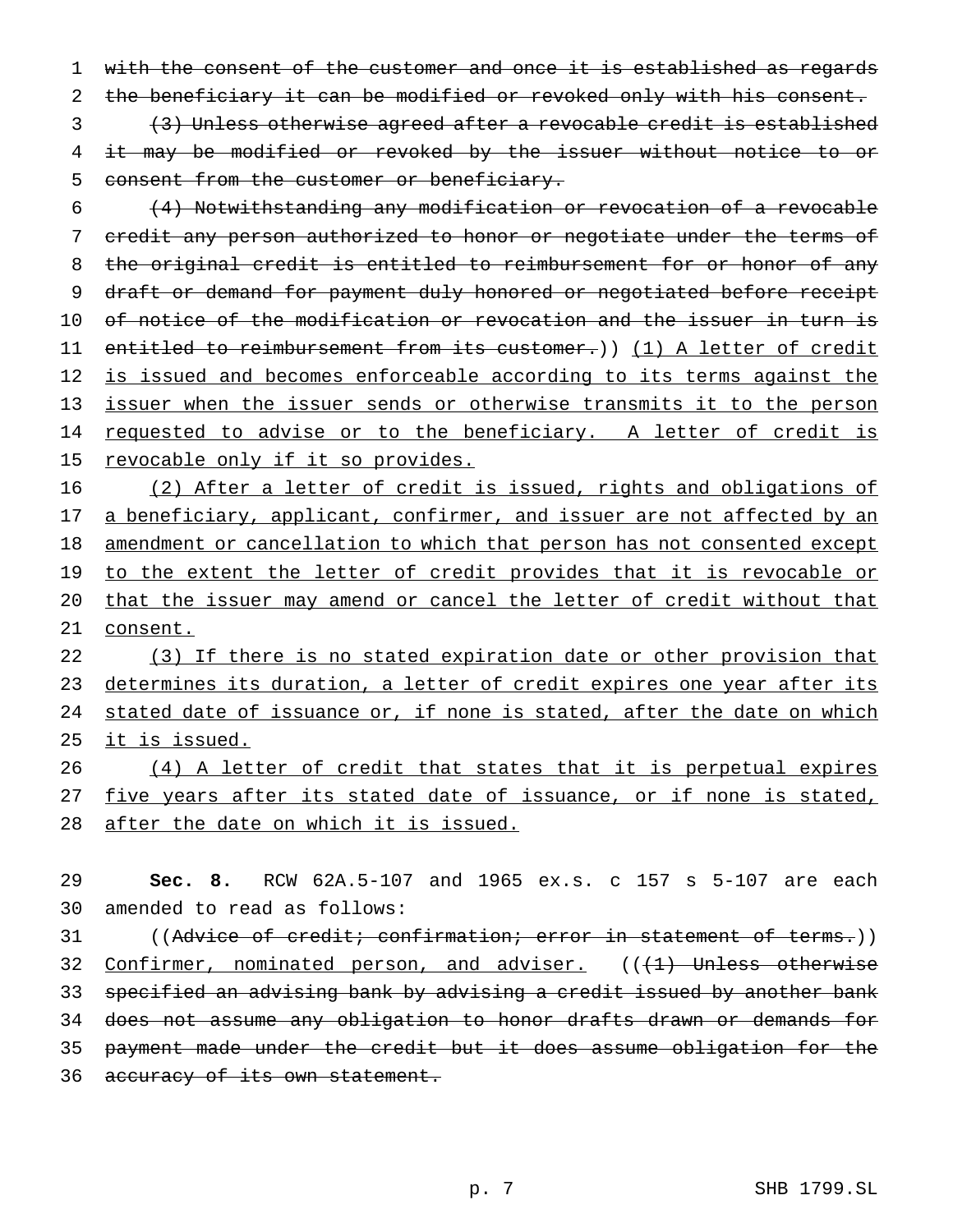1 (2) A confirming bank by confirming a credit becomes directly 2 obligated on the credit to the extent of its confirmation as though it 3 were its issuer and acquires the rights of an issuer.

4 (3) Even though an advising bank incorrectly advises the terms of 5 a credit it has been authorized to advise the credit is established as 6 against the issuer to the extent of its original terms.

7 (4) Unless otherwise specified the customer bears as against the 8 issuer all risks of transmission and reasonable translation or 9 interpretation of any message relating to a credit.)) (1) A confirmer 10 is directly obligated on a letter of credit and has the rights and 11 obligations of an issuer to the extent of its confirmation. The 12 confirmer also has rights against and obligations to the issuer as if 13 the issuer were an applicant and the confirmer had issued the letter of 14 credit at the request and for the account of the issuer.

15 (2) A nominated person who is not a confirmer is not obligated to 16 honor or otherwise give value for a presentation.

17 (3) A person requested to advise may decline to act as an adviser. 18 An adviser that is not a confirmer is not obligated to honor or give 19 value for a presentation. An adviser undertakes to the issuer and to 20 the beneficiary accurately to advise the terms of the letter of credit, 21 confirmation, amendment, or advice received by that person and 22 undertakes to the beneficiary to check the apparent authenticity of the 23 request to advise. Even if the advice is inaccurate, the letter of 24 credit, confirmation, or amendment is enforceable as issued.

25 (4) A person who notifies a transferee beneficiary of the terms of 26 a letter of credit, confirmation, amendment, or advice has the rights 27 and obligations of an adviser under subsection (3) of this section. 28 The terms in the notice to the transferee beneficiary may differ from 29 the terms in any notice to the transferor beneficiary to the extent 30 permitted by the letter of credit, confirmation, amendment, or advice 31 received by the person who so notifies.

32 **Sec. 9.** RCW 62A.5-108 and 1965 ex.s. c 157 s 5-108 are each 33 amended to read as follows:

34 (("Notation credit"; exhaustion of credit.)) Issuer's rights and 35 obligations.  $((1)$  A credit which specifies that any person purchasing 36 or paying drafts drawn or demands for payment made under it must note 37 the amount of the draft or demand on the letter or advice of credit is 38 a "notation credit".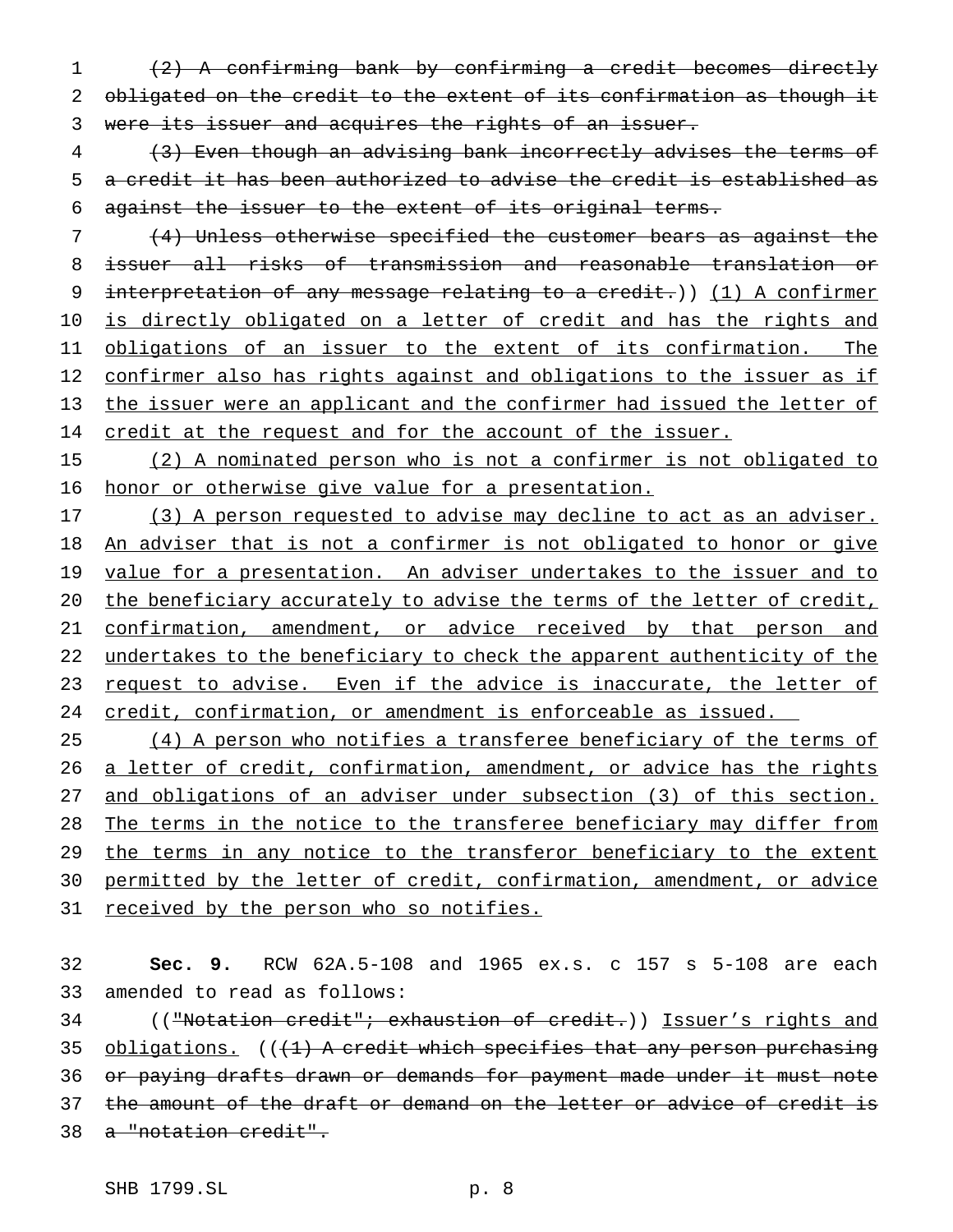1  $(2)$  Under a notation credit

 (a) a person paying the beneficiary or purchasing a draft or demand for payment from him acquires a right to honor only if the appropriate notation is made and by transferring or forwarding for honor the documents under the credit such a person warrants to the issuer that 6 the notation has been made; and

 (b) unless the credit or a signed statement that an appropriate notation has been made accompanies the draft or demand for payment the issuer may delay honor until evidence of notation has been procured which is satisfactory to it but its obligation and that of its customer 11 continue for a reasonable time not exceeding thirty days to obtain such 12 evidence.

13  $(3)$  If the credit is not a notation credit

14 (a) the issuer may honor complying drafts or demands for payment 15 presented to it in the order in which they are presented and is 16 discharged pro tanto by honor of any such draft or demand;

17 (b) as between competing good faith purchasers of complying drafts 18 or demands the person first purchasing has priority over a subsequent 19 purchaser even though the later purchased draft or demand has been 20 first honored.)) (1) Except as otherwise provided in RCW 62A.5-109, an 21 issuer shall honor a presentation that, as determined by the standard 22 practice referred to in subsection (5) of this section, appears on its 23 face strictly to comply with the terms and conditions of the letter of 24 credit. Except as otherwise provided in RCW 62A.5-113 and unless 25 otherwise agreed with the applicant, an issuer shall dishonor a 26 presentation that does not appear so to comply.

27 (2) An issuer has a reasonable time after presentation, but not 28 beyond the end of the seventh business day of the issuer after the day 29 of its receipt of documents:

30 (a) To honor;

31 (b) If the letter of credit provides for honor to be completed more 32 than seven business days after presentation, to accept a draft or incur 33 a deferred obligation; or

34 (c) To give notice to the presenter of discrepancies in the 35 presentation.

 (3) Except as otherwise provided in subsection (4) of this section, 37 an issuer is precluded from asserting as a basis for dishonor any discrepancy if timely notice is not given, or any discrepancy not stated in the notice if timely notice is given.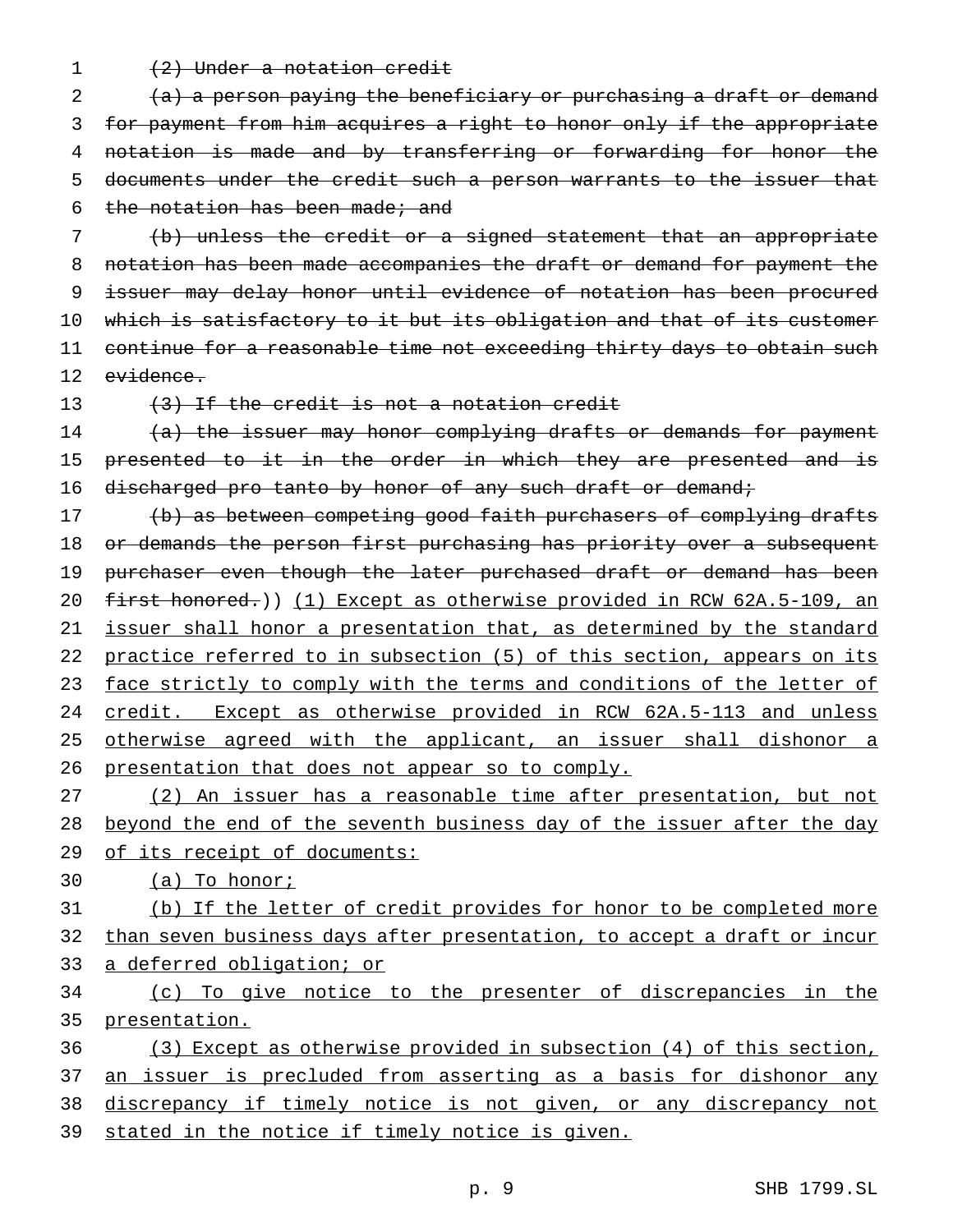(4) Failure to give the notice specified in subsection (2) of this section or to mention fraud, forgery, or expiration in the notice does not preclude the issuer from asserting as a basis for dishonor fraud or forgery as described in RCW 62A.5-109(1) or expiration of the letter of credit before presentation. (5) An issuer shall observe standard practice of financial institutions that regularly issue letters of credit. Determination of the issuer's observance of the standard practice is a matter of 9 interpretation for the court. The court shall offer the parties a reasonable opportunity to present evidence of the standard practice. (6) An issuer is not responsible for: 12 (a) The performance or nonperformance of the underlying contract, 13 arrangement, or transaction; 14 (b) An act or omission of others; or 15 (c) Observance or knowledge of the usage of a particular trade other than the standard practice referred to in subsection (5) of this section. (7) If an undertaking constituting a letter of credit under RCW 62A.5-102(1)(j) contains nondocumentary conditions, an issuer shall disregard the nondocumentary conditions and treat them as if they were not stated. (8) An issuer that has dishonored a presentation shall return the 23 documents or hold them at the disposal of, and send advice to that effect to, the presenter. (9) An issuer that has honored a presentation as permitted or required by this Article: (a) Is entitled to be reimbursed by the applicant in immediately 28 available funds not later than the date of its payment of funds; (b) Takes the documents free of claims of the beneficiary or presenter; (c) Is precluded from asserting a right of recourse on a draft under RCW 62A.3-414 and 62A.3-415; (d) Except as otherwise provided in RCW 62A.5-110 and 62A.5-117, is precluded from restitution of money paid or other value given by mistake to the extent the mistake concerns discrepancies in the documents or tender which are apparent on the face of the presentation;

and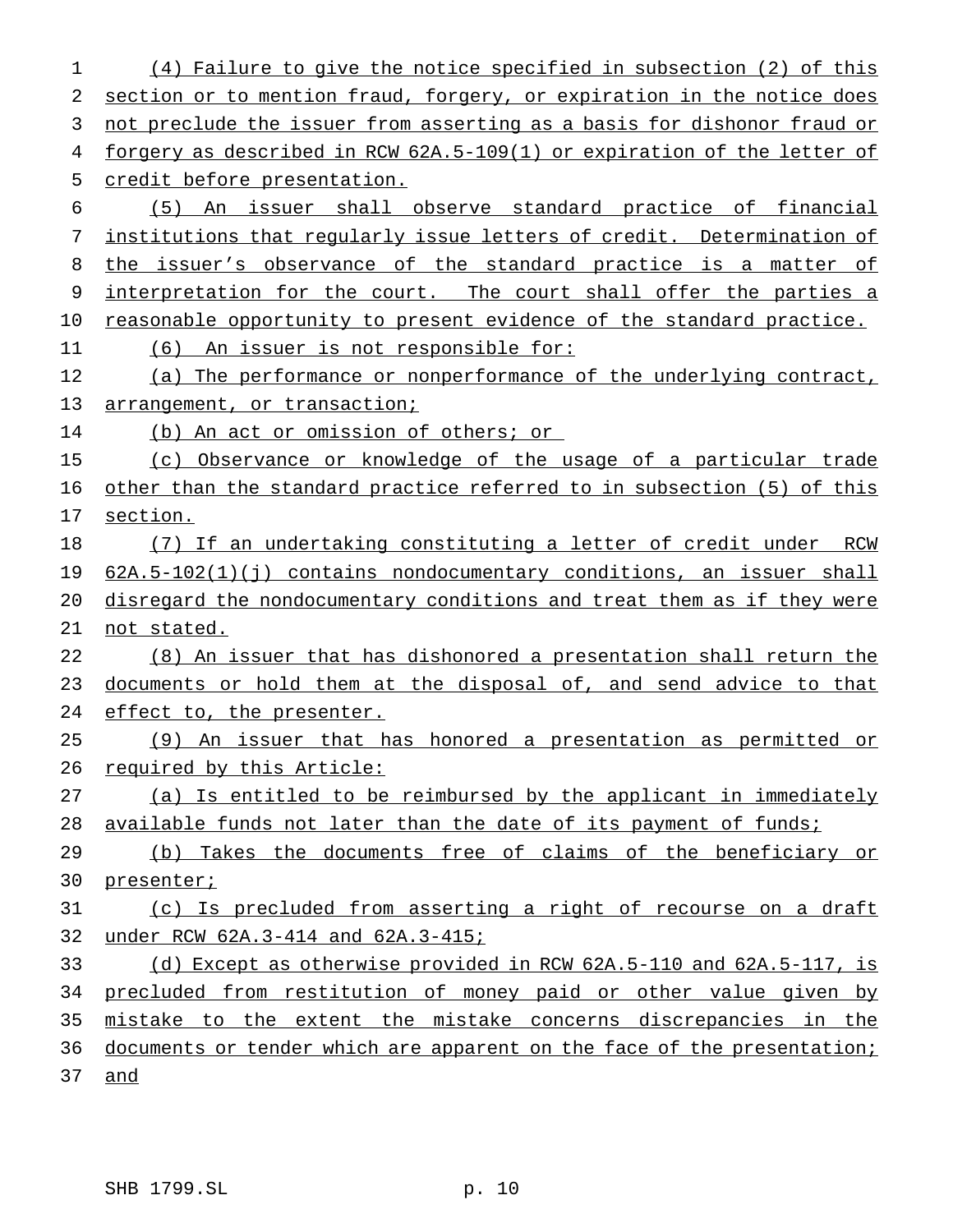1 (e) Is discharged to the extent of its performance under the letter 2 of credit unless the issuer honored a presentation in which a required 3 signature of a beneficiary was forged.

4 **Sec. 10.** RCW 62A.5-109 and 1965 ex.s. c 157 s 5-109 are each 5 amended to read as follows:

6 ((Issuer's obligation to its customer.)) Fraud and forgery. (( $\{\pm\}$ ) An issuer's obligation to its customer includes good faith and observance of any general banking usage but unless otherwise agreed does not include liability or responsibility

10 (a) for performance of the underlying contract for sale or other 11 transaction between the customer and the beneficiary; or

12 (b) for any act or omission of any person other than itself or its 13 own branch or for loss or destruction of a draft, demand or document in 14 transit or in the possession of others; or

15 (c) based on knowledge or lack of knowledge of any usage of any 16 particular trade.

17  $(2)$  An issuer must examine documents with care so as to ascertain 18 that on their face they appear to comply with the terms of the credit 19 but unless otherwise agreed assumes no liability or responsibility for 20 the genuineness, falsification or effect of any document which appears 21 on such examination to be regular on its face.

22  $(3)$  A non-bank issuer is not bound by any banking usage of which it 23 has no knowledge.)) (1) If a presentation is made that appears on its 24 face strictly to comply with the terms and conditions of the letter of 25 credit, but a required document is forged or materially fraudulent, or 26 honor of the presentation would facilitate a material fraud by the 27 beneficiary on the issuer or applicant:

28 (a) The issuer shall honor the presentation, if honor is demanded 29 by (i) a nominated person who has given value in good faith and without 30 notice of forgery or material fraud, (ii) a confirmer who has honored 31 its confirmation in good faith, (iii) a holder in due course of a draft 32 drawn under the letter of credit which was taken after acceptance by 33 the issuer or nominated person, or (iv) an assignee of the issuer's or 34 nominated person's deferred obligation that was taken for value and 35 without notice of forgery or material fraud after the obligation was 36 incurred by the issuer or nominated person; and

37 (b) The issuer, acting in good faith, may honor or dishonor the 38 presentation in any other case.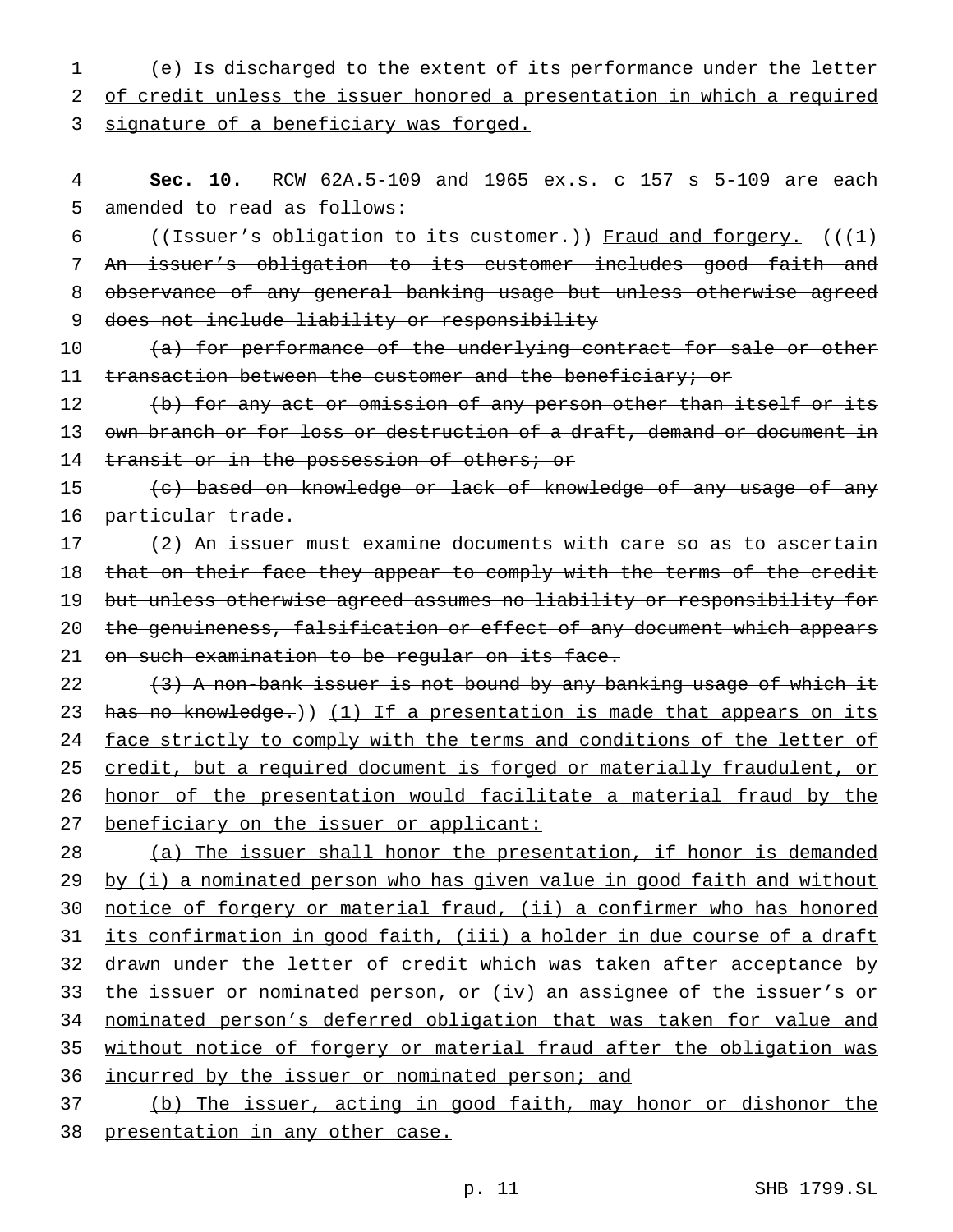(2) If an applicant claims that a required document is forged or materially fraudulent or that honor of the presentation would 3 facilitate a material fraud by the beneficiary on the issuer or applicant, a court of competent jurisdiction may temporarily or permanently enjoin the issuer from honoring a presentation or grant similar relief against the issuer or other persons only if the court finds that:

 (a) The relief is not prohibited under the law applicable to an 9 accepted draft or deferred obligation incurred by the issuer;

 (b) A beneficiary, issuer, or nominated person who may be adversely 11 affected is adequately protected against loss that it may suffer 12 because the relief is granted;

 (c) All of the conditions to entitle a person to the relief under 14 the law of this state have been met; and

 (d) On the basis of the information submitted to the court, the applicant is more likely than not to succeed under its claim of forgery 17 or material fraud and the person demanding honor does not qualify for protection under subsection (1)(a) of this section.

 **Sec. 11.** RCW 62A.5-110 and 1965 ex.s. c 157 s 5-110 are each amended to read as follows:

21 ((Availability of credit in portions; presenter's reservation of 22 <del>lien or claim.</del>)) Warranties. ((<del>(1) Unless otherwise specified a credit</del> 23 may be used in portions in the discretion of the beneficiary.

 (2) Unless otherwise specified a person by presenting a documentary draft or demand for payment under a credit relinquishes upon its honor 26 all claims to the documents and a person by transferring such draft or 27 demand or causing such presentment authorizes such relinquishment. An explicit reservation of claim makes the draft or demand non-29 complying.)) (1) If its presentation is honored, the beneficiary warrants:

 (a) To the issuer, any other person to whom presentation is made, and the applicant that there is no fraud or forgery of the kind described in RCW 62A.5-109(1); and

 (b) To the applicant that the drawing does not violate any 35 agreement between the applicant and beneficiary or any other agreement 36 intended by them to be augmented by the letter of credit.

 (2) The warranties in subsection (1) of this section are in addition to warranties arising under Articles 3, 4, 7, and 8 because of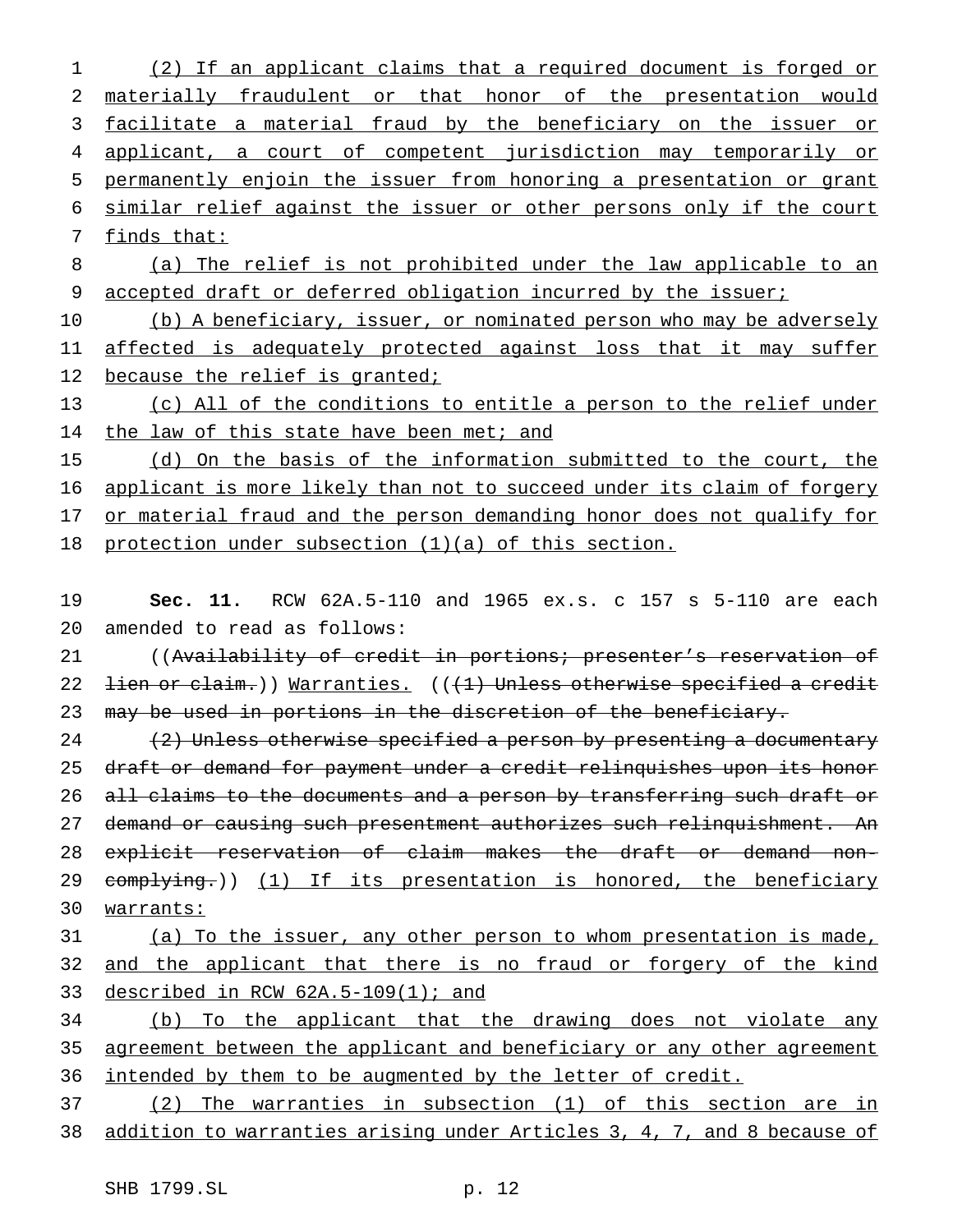the presentation or transfer of documents covered by any of those Articles.

 **Sec. 12.** RCW 62A.5-111 and 1965 ex.s. c 157 s 5-111 are each amended to read as follows:

5 ((Warranties on transfer and presentment.)) Remedies. (( $(1)$ ) Unless otherwise agreed the beneficiary by transferring or presenting a documentary draft or demand for payment warrants to all interested parties that the necessary conditions of the credit have been complied with. This is in addition to any warranties arising under Articles 3,  $4, 7$  and  $8$ .

 (2) Unless otherwise agreed a negotiating, advising, confirming, 12 collecting or issuing bank presenting or transferring a draft or demand 13 for payment under a credit warrants only the matters warranted by a collecting bank under Article 4 and any such bank transferring a 15 document warrants only the matters warranted by an intermediary under 16 Articles 7 and 8.)) (1) If an issuer wrongfully dishonors or repudiates its obligation to pay money under a letter of credit before 18 presentation, the beneficiary, successor, or nominated person 19 presenting on its own behalf may recover from the issuer the amount that is the subject of the dishonor or repudiation. If the issuer's 21 obligation under the letter of credit is not for the payment of money, 22 the claimant may obtain specific performance or, at the claimant's election, recover an amount equal to the value of performance from the issuer. In either case, the claimant may also recover incidental but 25 not consequential damages. The claimant is not obligated to take action to avoid damages that might be due from the issuer under this subsection. If, although not obligated to do so, the claimant avoids 28 damages, the claimant's recovery from the issuer must be reduced by the 29 amount of damages avoided. The issuer has the burden of proving the amount of damages avoided. In the case of repudiation the claimant need not present any document.

 (2) If an issuer wrongfully dishonors a draft or demand presented 33 under a letter of credit or honors a draft or demand in breach of its obligation to the applicant, the applicant may recover damages resulting from the breach, including incidental but not consequential 36 damages, less any amount saved as a result of the breach.

 (3) If an adviser or nominated person other than a confirmer breaches an obligation under this Article or an issuer breaches an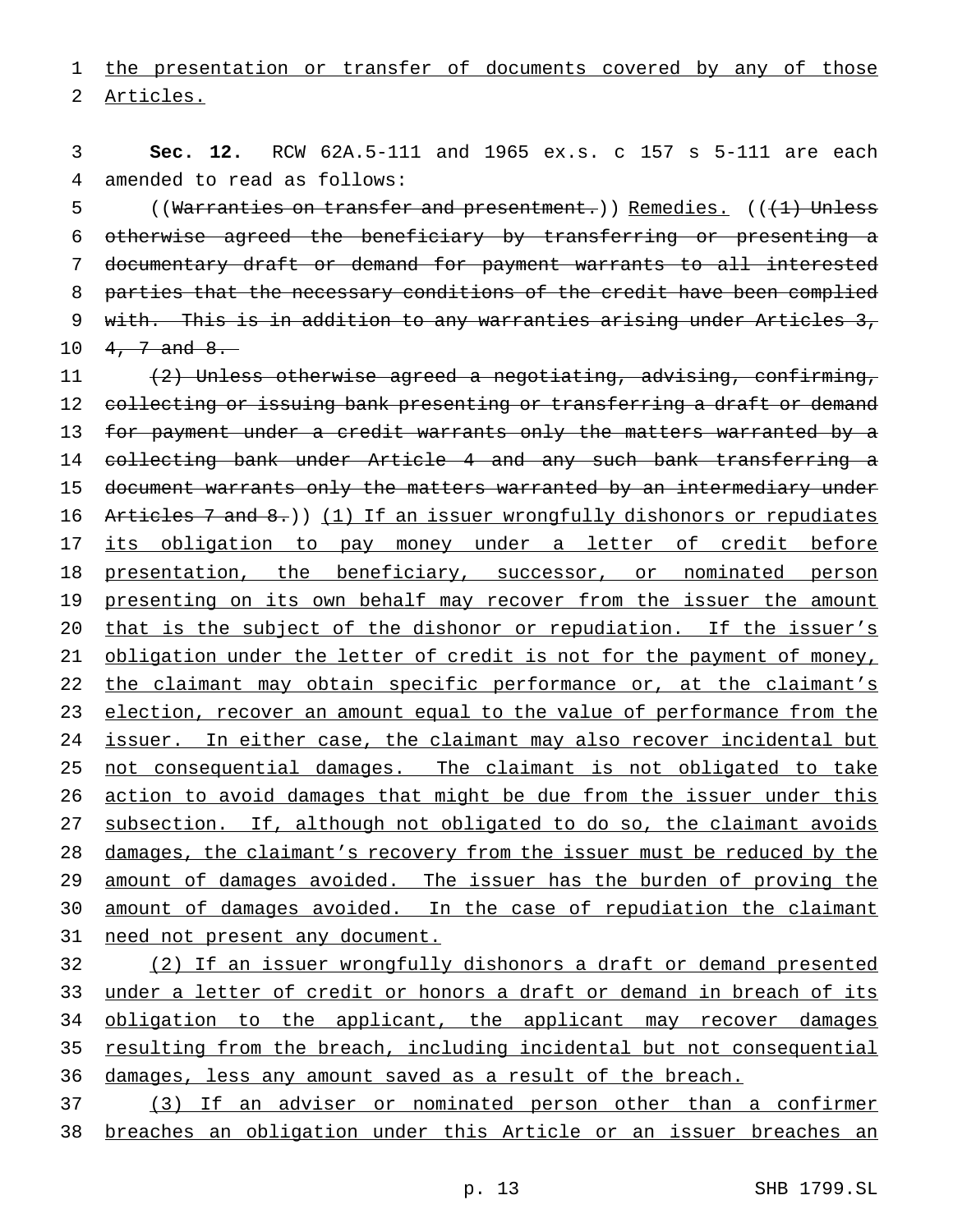obligation not covered in subsection (1) or (2) of this section, a person to whom the obligation is owed may recover damages resulting from the breach, including incidental but not consequential damages, 4 less any amount saved as a result of the breach. To the extent of the confirmation, a confirmer has the liability of an issuer specified in this subsection and subsections (1) and (2) of this section.

 (4) An issuer, nominated person, or adviser who is found liable under subsection (1), (2), or (3) of this section shall pay interest on the amount owed thereunder from the date of wrongful dishonor or other appropriate date.

11 (5) Reasonable attorney's fees and other expenses of litigation 12 must be awarded to the prevailing party in an action in which a remedy 13 is sought under this Article.

14 (6) Damages that would otherwise be payable by a party for breach 15 of an obligation under this Article may be liquidated by agreement or 16 undertaking, but only in an amount or by a formula that is reasonable 17 in light of the harm anticipated.

18 **Sec. 13.** RCW 62A.5-112 and 1965 ex.s. c 157 s 5-112 are each 19 amended to read as follows:

20 ((Time allowed for honor or rejection; withholding honor or 21 rejection by consent; "presenter".)) Transfer of letter of credit. 22  $((1)$  A bank to which a documentary draft or demand for payment is 23 presented under a credit may without dishonor of the draft, demand or 24 credit

25 (a) defer honor until the close of the third banking day following 26 receipt of the documents; and

27 (b) further defer honor if the presenter has expressly or impliedly 28 consented thereto.

29 Failure to honor within the time here specified constitutes dishonor of 30 the draft or demand and of the credit except as otherwise provided in 31 subsection (4) of RCW 62A.5-114 on conditional payment.

32 (2) Upon dishonor the bank may unless otherwise instructed fulfill 33 its duty to return the draft or demand and the documents by holding 34 them at the disposal of the presenter and sending him an advice to that 35 effect.

36 (3) "Presenter" means any person presenting a draft or demand for 37 payment for honor under a credit even though that person is a 38 confirming bank or other correspondent which is acting under an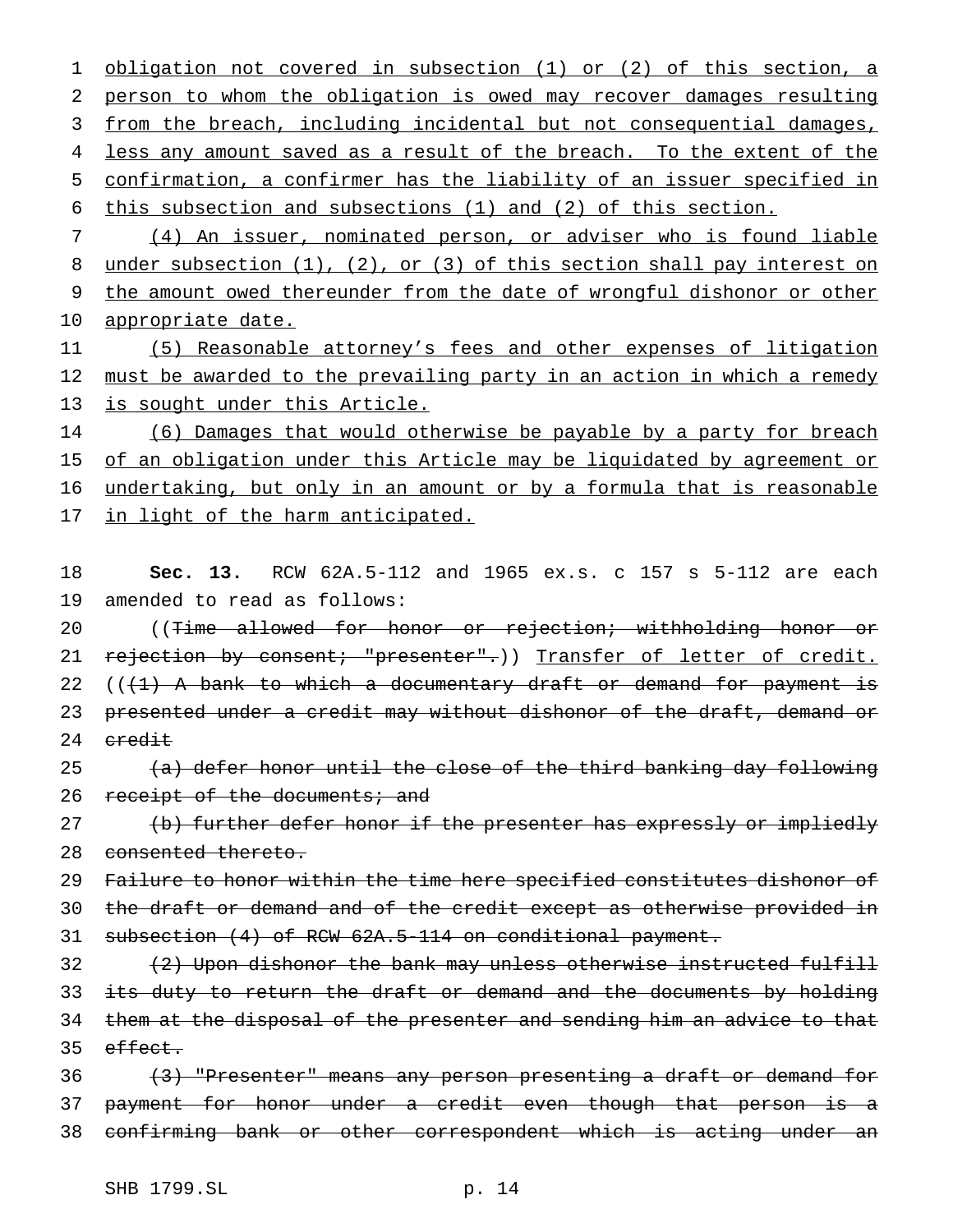1 issuer's authorization.)) (1) Except as otherwise provided in RCW 2 62A.5-113, unless a letter of credit provides that it is transferable, 3 the right of a beneficiary to draw or otherwise demand performance 4 under a letter of credit may not be transferred.

5 (2) Even if a letter of credit provides that it is transferable, 6 the issuer may refuse to recognize or carry out a transfer if:

7 (a) The transfer would violate applicable law; or

8 (b) The transferor or transferee has failed to comply with any 9 requirement stated in the letter of credit or any other requirement 10 relating to transfer imposed by the issuer which is within the standard 11 practice referred to in RCW 62A.5-108(5) or is otherwise reasonable 12 under the circumstances.

13 **Sec. 14.** RCW 62A.5-113 and 1965 ex.s. c 157 s 5-113 are each 14 amended to read as follows:

15 ((<del>Indemnities.</del>)) Transfer by operation of law. ((<del>(1) A bank</del> 16 seeking to obtain (whether for itself or another) honor, negotiation or 17 reimbursement under a credit may give an indemnity to induce such 18 honor, negotiation or reimbursement.

19 (2) An indemnity agreement inducing honor, negotiation or 20 reimbursement

21 (a) unless otherwise explicitly agreed applies to defects in the 22 documents but not in the goods; and

23 (b) unless a longer time is explicitly agreed expires at the end of 24 ten business days following receipt of the documents by the ultimate 25 customer unless notice of objection is sent before such expiration 26 date. The ultimate customer may send notice of objection to the person 27 from whom he received the documents and any bank receiving such notice 28 is under a duty to send notice to its transferor before its midnight 29 deadline.)) (1) A successor of a beneficiary may consent to amendments, 30 sign and present documents, and receive payment or other items of value 31 in the name of the beneficiary without disclosing its status as a 32 successor.

33 (2) A successor of a beneficiary may consent to amendments, sign and present documents, and receive payment or other items of value in 35 its own name as the disclosed successor of the beneficiary. Except as otherwise provided in subsection (5) of this section, an issuer shall recognize a disclosed successor of a beneficiary as beneficiary in full substitution for its predecessor upon compliance with the requirements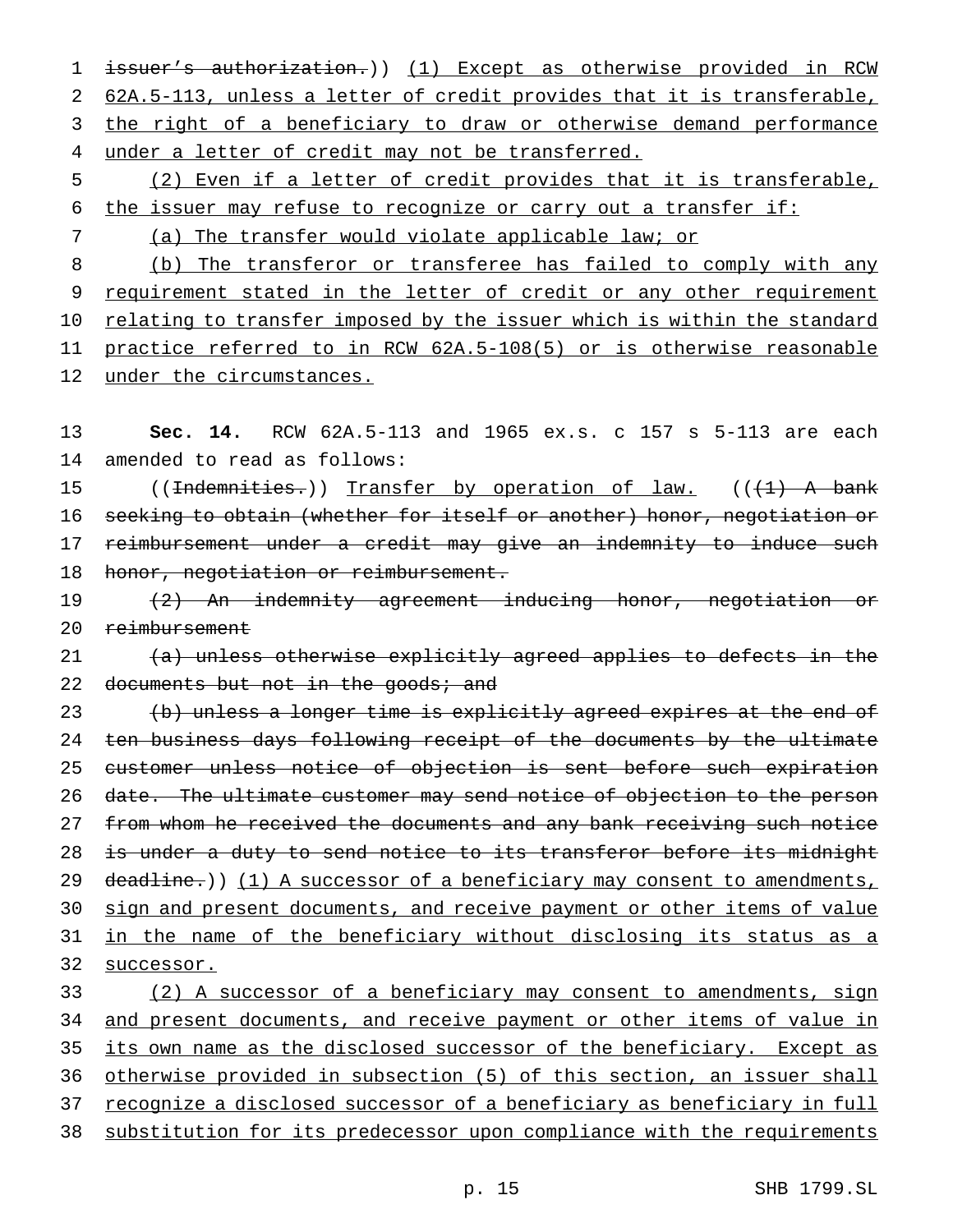1 for recognition by the issuer of a transfer of drawing rights by operation of law under the standard practice referred to in RCW 62A.5-108(5) or, in the absence of such a practice, compliance with 4 other reasonable procedures sufficient to protect the issuer.

 (3) An issuer is not obliged to determine whether a purported successor is a successor of a beneficiary or whether the signature of a purported successor is genuine or authorized.

 (4) Honor of a purported successor's apparently complying presentation under subsection (1) or (2) of this section has the consequences specified in RCW 62A.5-108(9) even if the purported 11 successor is not the successor of a beneficiary. Documents signed in 12 the name of the beneficiary or of a disclosed successor by a person who 13 is neither the beneficiary nor the successor of the beneficiary are 14 forged documents for the purposes of RCW 62A.5-109.

 (5) An issuer whose rights of reimbursement are not covered by subsection (4) of this section or substantially similar law and any confirmer or nominated person may decline to recognize a presentation under subsection (2) of this section.

 (6) A beneficiary whose name is changed after the issuance of a letter of credit has the same rights and obligations as a successor of a beneficiary under this section.

 **Sec. 15.** RCW 62A.5-114 and 1995 c 48 s 57 are each amended to read as follows:

24 ((Issuer's duty and privilege to honor; right to reimbursement.)) 25 Assignment of proceeds.  $((+1)$  An issuer must honor a draft or demand 26 for payment which complies with the terms of the relevant credit 27 regardless of whether the goods or documents conform to the underlying contract for sale or other contract between the customer and the 29 beneficiary. The issuer is not excused from honor of such a draft or demand by reason of an additional general term that all documents must be satisfactory to the issuer, but an issuer may require that specified documents must be satisfactory to it. 33 (2) Unless otherwise agreed when documents appear on their face to

34 comply with the terms of a credit but a required document does not in fact conform to the warranties made on negotiation or transfer of a document of title (RCW 62A.7-507) or of a certificated security (RCW 62A.8-108) or is forged or fraudulent or there is fraud in the transaction: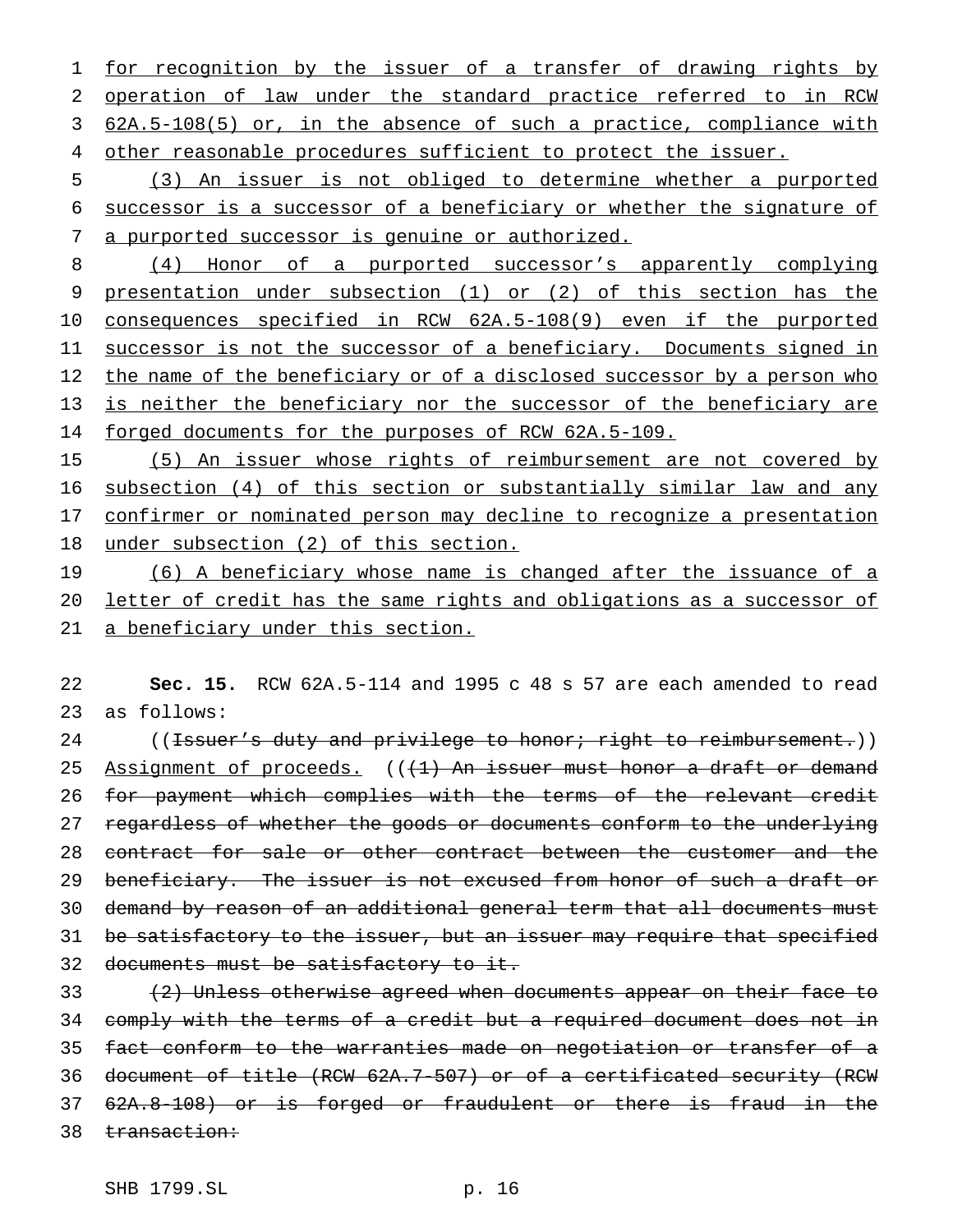(a) the issuer must honor the draft or demand for payment if honor 2 is demanded by a negotiating bank or other holder of the draft or demand which has taken the draft or demand under the credit and under circumstances which would make it a holder in due course (RCW 62A.3- 302) and in an appropriate case would make it a person to whom a document of title has been duly negotiated (RCW 62A.7-502) or a bona 7 fide purchaser of a certificated security (RCW 62A.8-302); and

8 (b) in all other cases as against its customer, an issuer acting in 9 good faith may honor the draft or demand for payment despite 10 notification from the customer of fraud, forgery or other defect not 11 apparent on the face of the documents but a court of appropriate 12 jurisdiction may enjoin such honor.

13 (3) Unless otherwise agreed an issuer which has duly honored a 14 draft or demand for payment is entitled to immediate reimbursement of 15 any payment made under the credit and to be put in effectively 16 available funds not later than the day before maturity of any 17 acceptance made under the credit.

18 (4) When a credit provides for payment by the issuer on receipt of 19 notice that the required documents are in the possession of a 20 correspondent or other agent of the issuer

21  $(a)$  any payment made on receipt of such notice is conditional; and 22 (b) the issuer may reject documents which do not comply with the 23 credit if it does so within three banking days following its receipt of 24 the documents; and

# 25  $\left\{\mathrm{c}\right\}$  in the event of such rejection, the issuer is entitled by 26 charge back or otherwise to return of the payment made.

27  $(5)$  In the case covered by subsection  $(4)$  failure to reject 28 documents within the time specified in sub-paragraph (b) constitutes 29 acceptance of the documents and makes the payment final in favor of the 30 beneficiary.)) (1) In this section, "proceeds of a letter of credit" 31 means the cash, check, accepted draft, or other item of value paid or 32 delivered upon honor or giving of value by the issuer or any nominated 33 person under the letter of credit. The term does not include a 34 beneficiary's drawing rights or documents presented by the beneficiary. 35 (2) A beneficiary may assign its right to part or all of the 36 proceeds of a letter of credit. The beneficiary may do so before 37 presentation as a present assignment of its right to receive proceeds 38 contingent upon its compliance with the terms and conditions of the 39 letter of credit.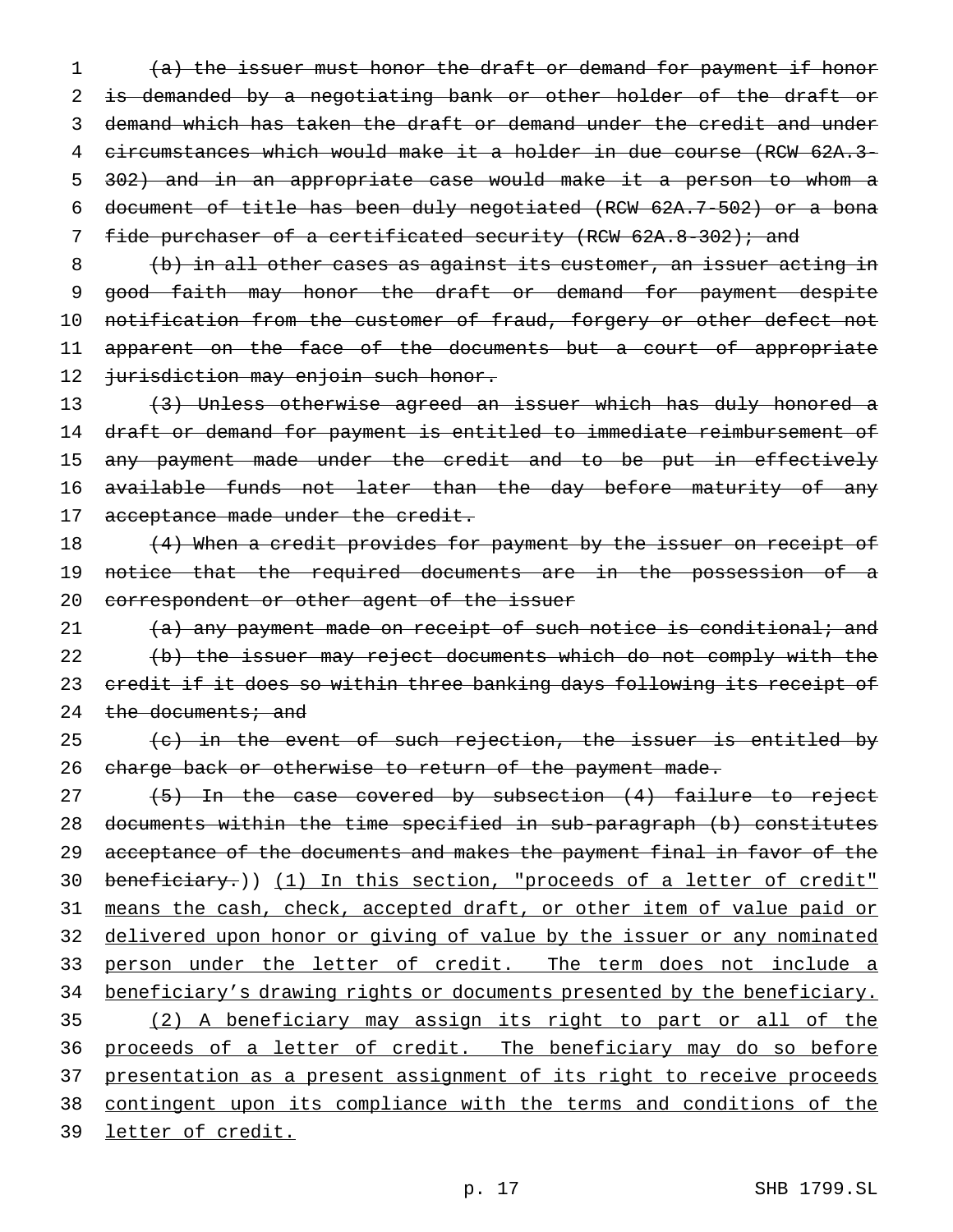(3) An issuer or nominated person need not recognize an assignment of proceeds of a letter of credit until it consents to the assignment. (4) An issuer or nominated person has no obligation to give or 4 withhold its consent to an assignment of proceeds of a letter of credit, but consent may not be unreasonably withheld if the assignee possesses and exhibits the letter of credit and presentation of the letter of credit is a condition to honor.

8 (5) Rights of a transferee beneficiary or nominated person are 9 independent of the beneficiary's assignment of the proceeds of a letter 10 of credit and are superior to the assignee's right to the proceeds.

11 (6) Neither the rights recognized by this section between an 12 assignee and an issuer, transferee beneficiary, or nominated person nor 13 the issuer's or nominated person's payment of proceeds to an assignee 14 or a third person affect the rights between the assignee and any person 15 other than the issuer, transferee beneficiary, or nominated person. 16 The mode of creating and perfecting a security interest in or granting 17 an assignment of a beneficiary's rights to proceeds is governed by 18 Article 9 or other law. Against persons other than the issuer, 19 transferee beneficiary, or nominated person, the rights and obligations 20 arising upon the creation of a security interest or other assignment of 21 a beneficiary's right to proceeds and its perfection are governed by 22 Article 9 or other law.

23 **Sec. 16.** RCW 62A.5-115 and 1965 ex.s. c 157 s 5-115 are each 24 amended to read as follows:

25 ((Remedy for improper dishonor or anticipatory repudiation.)) 26 Statute of Limitations.  $((+1)$  When an issuer wrongfully dishonors a 27 draft or demand for payment presented under a credit the person 28 entitled to honor has with respect to any documents the rights of a 29 person in the position of a seller (RCW 62A.2-707) and may recover from 30 the issuer the face amount of the draft or demand together with 31 incidental damages under RCW 62A.2-710 on seller's incidental damages 32 and interest but less any amount realized by resale or other use or 33 disposition of the subject matter of the transaction. In the event no 34 resale or other utilization is made the documents, goods or other 35 subject matter involved in the transaction must be turned over to the 36 issuer on payment of judgment.

37 (2) When an issuer wrongfully cancels or otherwise repudiates a 38 credit before presentment of a draft or demand for payment drawn under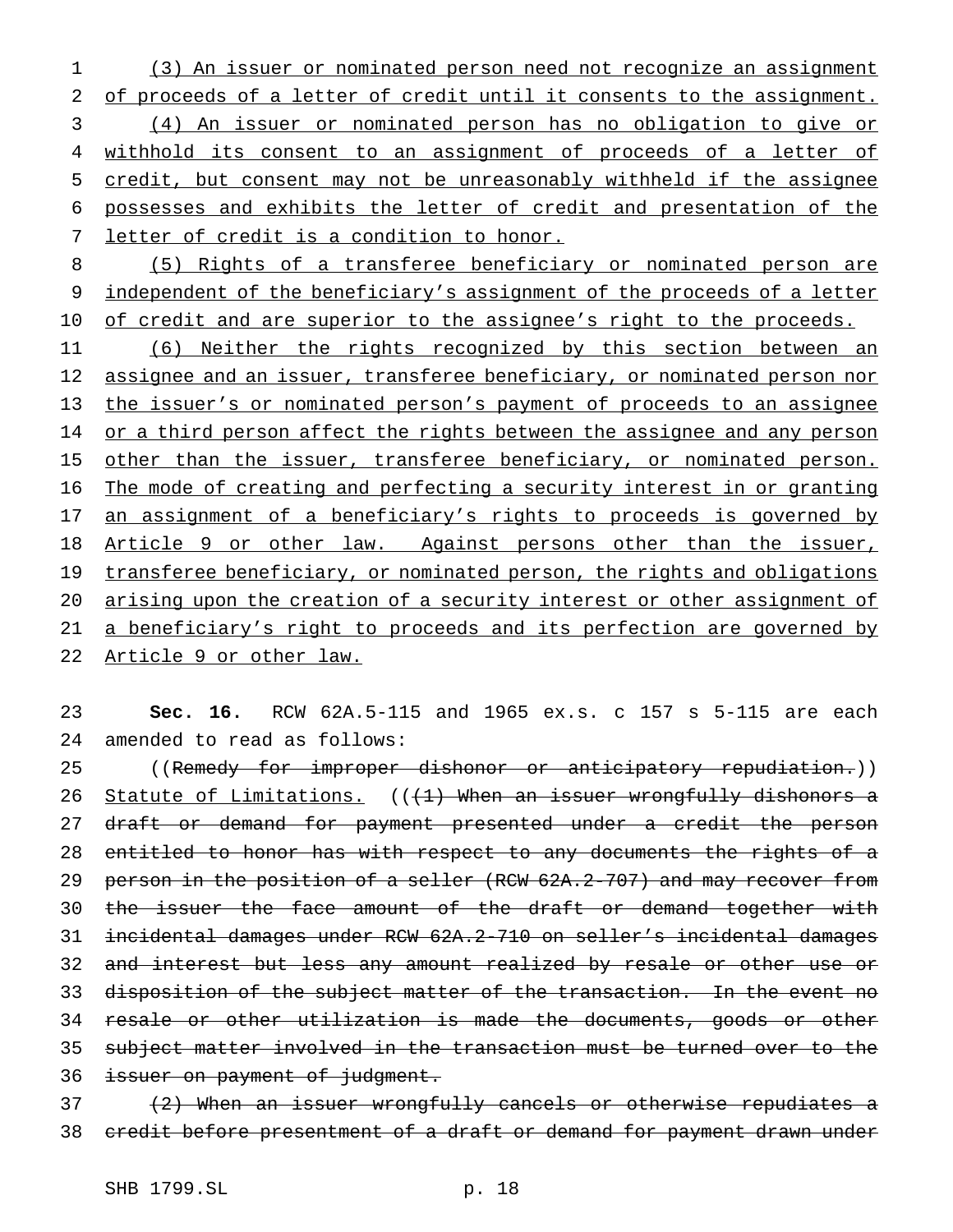1 it the beneficiary has the rights of a seller after anticipatory repudiation by the buyer under RCW 62A.2-610 if he learns of the repudiation in time reasonably to avoid procurement of the required documents. Otherwise the beneficiary has an immediate right of action for wrongful dishonor.)) An action to enforce a right or obligation arising under this Article must be commenced within one year after the expiration date of the relevant letter of credit or one year after the cause of action accrues, whichever occurs later. A cause of action 9 accrues when the breach occurs, regardless of the aggrieved party's 10 lack of knowledge of the breach.

11 **Sec. 17.** RCW 62A.5-116 and 1981 c 41 s 5 are each amended to read 12 as follows:

13 ((Transfer and assignment.)) Choice of law and forum. (((1) The 14 right to draw under a credit can be transferred or assigned only when 15 the credit is expressly designated as transferable or assignable.

16 (2) Even though the credit specifically states that it is 17 nontransferable or nonassignable the beneficiary may before performance 18 of the conditions of the credit assign his right to proceeds. Such an 19 assignment is an assignment of an account under Article 9 on Secured 20 Transactions and is governed by that Article except that

21 (a) the assignment is ineffective until the letter of credit or 22 advice of credit is delivered to the assignee which delivery 23 constitutes perfection of the security interest under Article 9; and 24 (b) the issuer may honor drafts or demands for payment drawn under 25 the credit until it receives a notification of the assignment signed by 26 the beneficiary which reasonably identifies the credit involved in the

27 assignment and contains a request to pay the assignee; and

28  $(e)$  after what reasonably appears to be such a notification has 29 been received the issuer may without dishonor refuse to accept or pay 30 even to a person otherwise entitled to honor until the letter of credit 31 or advice of credit is exhibited to the issuer.

32 (3) Except where the beneficiary has effectively assigned his right 33 to draw or his right to proceeds, nothing in this section limits his 34 right to transfer or negotiate drafts or demands drawn under the 35 credit.)) (1) The liability of an issuer, nominated person, or adviser 36 for action or omission is governed by the law of the jurisdiction 37 chosen by an agreement in the form of a record signed or otherwise 38 authenticated by the affected parties in the manner provided in RCW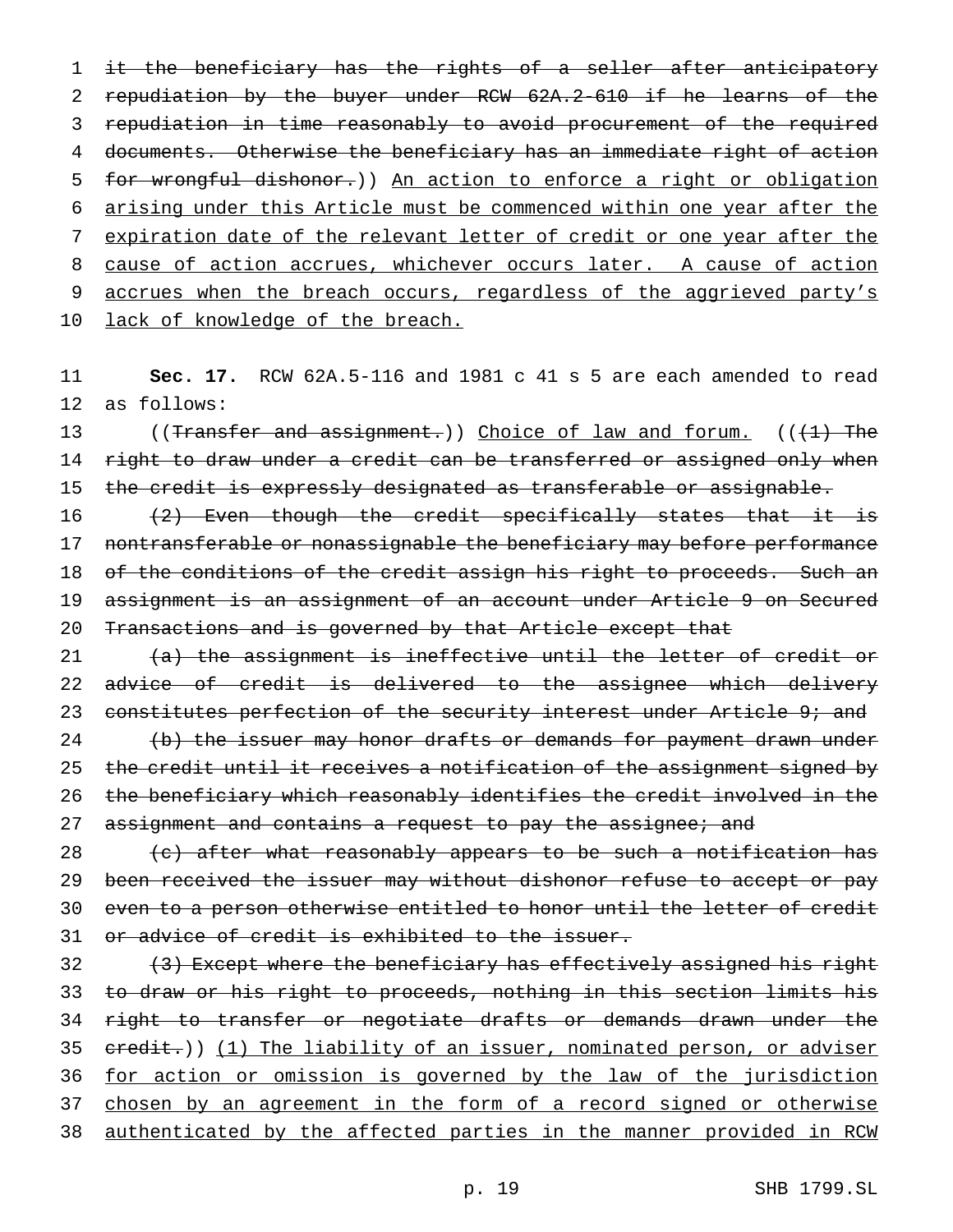62A.5-104 or by a provision in the person's letter of credit, confirmation, or other undertaking. The jurisdiction whose law is chosen need not bear any relation to the transaction.

 (2) Unless subsection (1) of this section applies, the liability of an issuer, nominated person, or adviser for action or omission is governed by the law of the jurisdiction in which the person is located. The person is considered to be located at the address indicated in the person's undertaking. If more than one address is indicated, the person is considered to be located at the address from which the 10 person's undertaking was issued. For the purpose of jurisdiction, choice of law, and recognition of interbranch letters of credit, but not enforcement of a judgment, all branches of a bank are considered separate juridical entities and a bank is considered to be located at 14 the place where its relevant branch is considered to be located under 15 this subsection.

 (3) Except as otherwise provided in this subsection, the liability 17 of an issuer, nominated person, or adviser is governed by any rules of custom or practice, such as the Uniform Customs and Practice for 19 Documentary Credits, to which the letter of credit, confirmation, or other undertaking is expressly made subject. If (a) this Article would govern the liability of an issuer, nominated person, or adviser under subsection (1) or (2) of this section, (b) the relevant undertaking incorporates rules of custom or practice, and (c) there is conflict between this Article and those rules as applied to that undertaking, 25 those rules govern except to the extent of any conflict with the nonvariable provisions specified in RCW 62A.5-103(3).

 (4) If there is conflict between this Article and Article 3, 4, 4A, or 9, this Article governs.

 (5) The forum for settling disputes arising out of an undertaking within this Article may be chosen in the manner and with the binding effect that governing law may be chosen in accordance with subsection (1) of this section.

 **Sec. 18.** RCW 62A.5-117 and 1965 ex.s. c 157 s 5-117 are each amended to read as follows:

35 ((Insolvency of bank holding funds for documentary credit.)) 36 Subrogation of issuer, applicant, and nominated person. ((+1) Where an issuer or an advising or confirming bank or a bank which has for a customer procured issuance of a credit by another bank becomes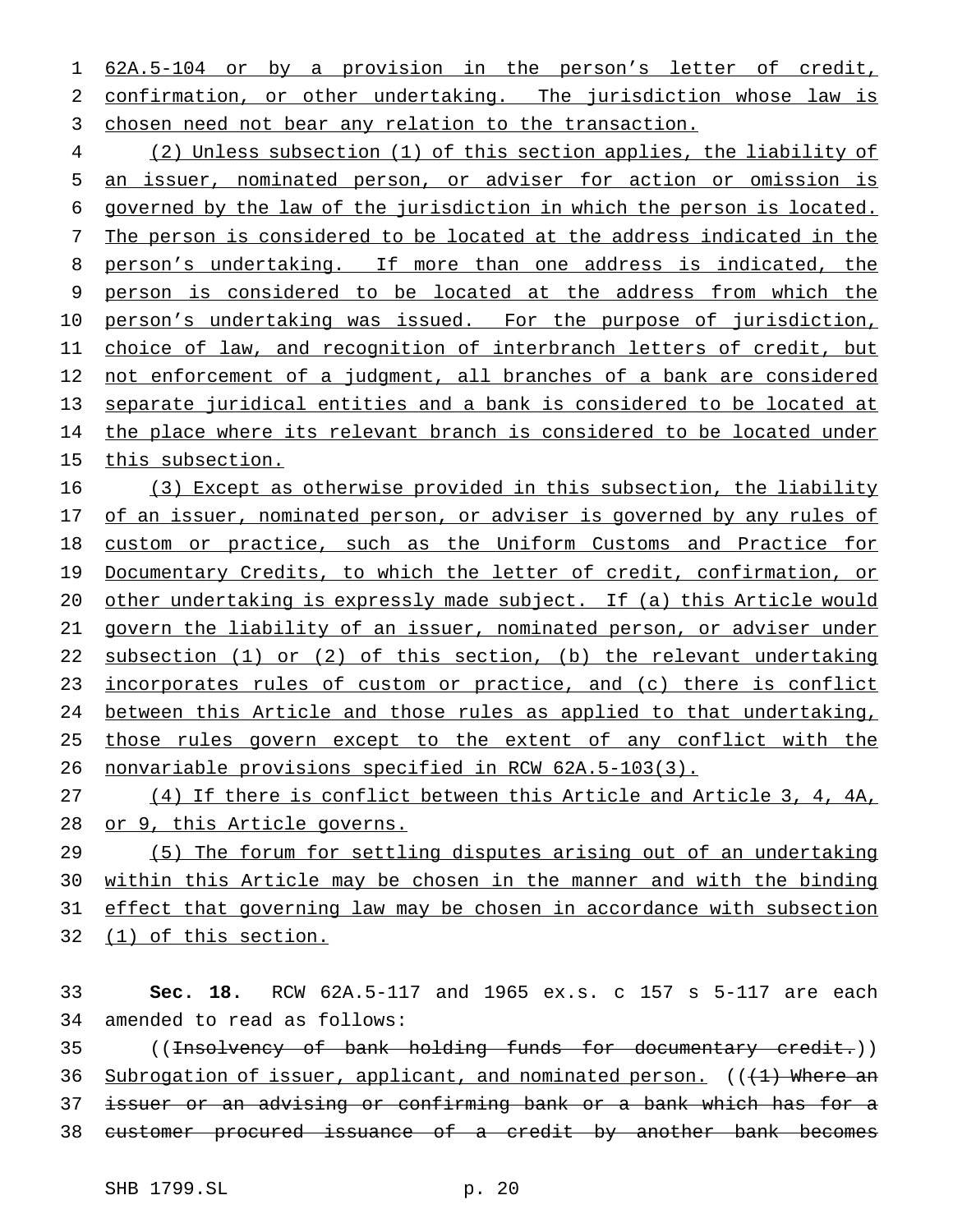insolvent before final payment under the credit and the credit is one to which this Article is made applicable by paragraphs (a) or (b) of RCW 62A.5-102(1) on scope, the receipt or allocation of funds or collateral to secure or meet obligations under the credit shall have 5 the following results:

 $6$  (a) to the extent of any funds or collateral turned over after or 7 before the insolvency as indemnity against or specifically for the 8 purpose of payment of drafts or demands for payment drawn under the 9 designated credit, the drafts or demands are entitled to payment in 10 preference over depositors or other general creditors of the issuer or 11 <del>bank; and</del>

12 (b) on expiration of the credit or surrender of the beneficiary's 13 rights under it unused any person who has given such funds or 14 collateral is similarly entitled to return thereof; and

15  $(e)$  a charge to a general or current account with a bank if 16 specifically consented to for the purpose of indemnity against or 17 payment of drafts or demands for payment drawn under the designated 18 credit falls under the same rules as if the funds had been drawn out in 19 cash and then turned over with specific instructions.

20 (2) After honor or reimbursement under this section the customer or 21 other person for whose account the insolvent bank has acted is entitled 22 to receive the documents involved.)) (1) An issuer that honors a 23 beneficiary's presentation is subrogated to the rights of the 24 beneficiary to the same extent as if the issuer were a secondary 25 obligor of the underlying obligation owed to the beneficiary and of the 26 applicant to the same extent as if the issuer were the secondary 27 obligor of the underlying obligation owed to the applicant.

28 (2) An applicant that reimburses an issuer is subrogated to the 29 rights of the issuer against any beneficiary, presenter, or nominated 30 person to the same extent as if the applicant were the secondary 31 obligor of the obligations owed to the issuer and has the rights of 32 subrogation of the issuer to the rights of the beneficiary stated in 33 subsection (1) of this section.

34 (3) A nominated person who pays or gives value against a draft or 35 demand presented under a letter of credit is subrogated to the rights 36 of:

37 (a) The issuer against the applicant to the same extent as if the 38 nominated person were a secondary obligor of the obligation owed to the 39 issuer by the applicant;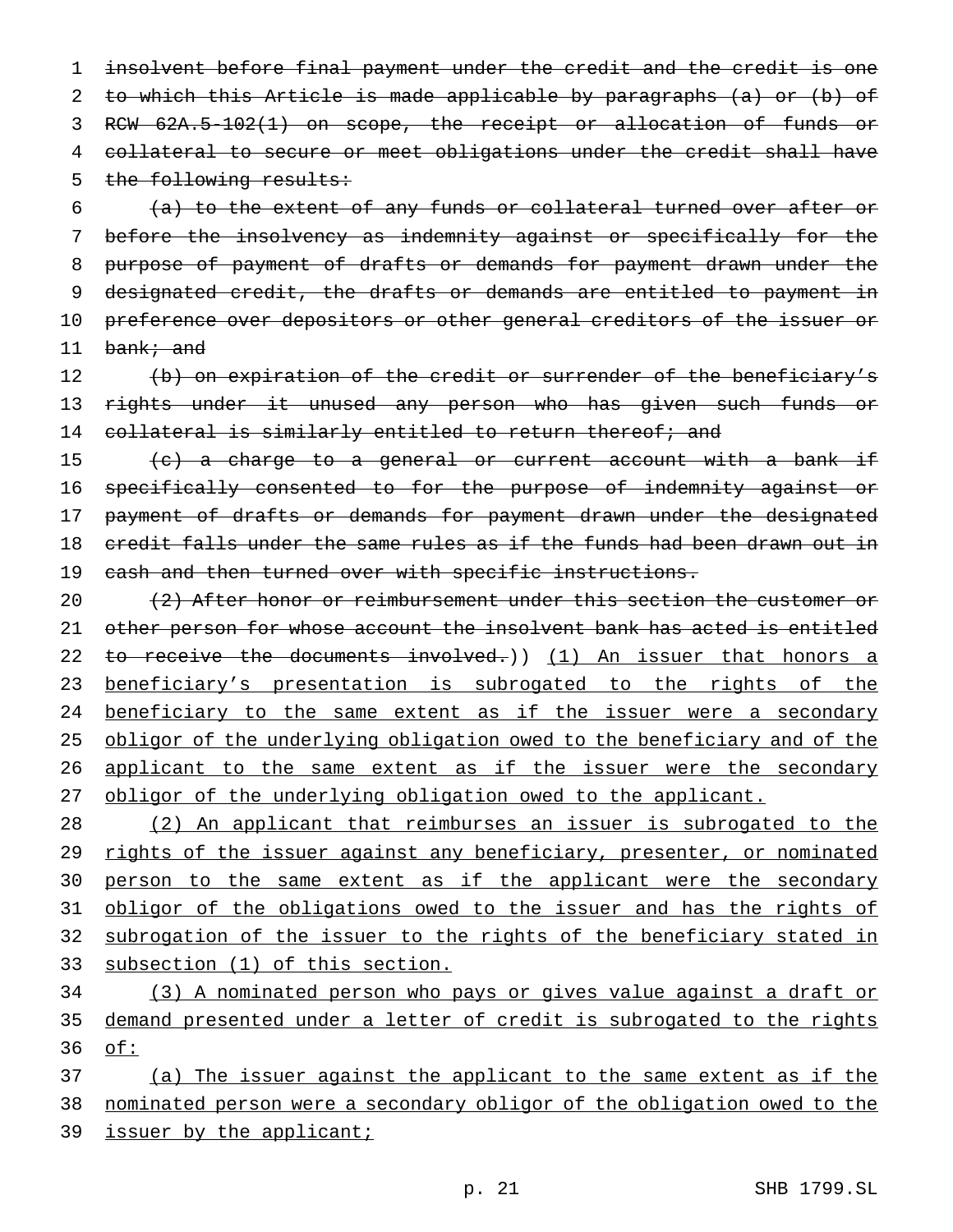(b) The beneficiary to the same extent as if the nominated person were a secondary obligor of the underlying obligation owed to the 3 beneficiary; and

 (c) The applicant to the same extent as if the nominated person were a secondary obligor of the underlying obligation owed to the applicant.

 (4) Notwithstanding any agreement or term to the contrary, the 8 rights of subrogation stated in subsections (1) and (2) of this section do not arise until the issuer honors the letter of credit or otherwise pays and the rights in subsection (3) of this section do not arise until the nominated person pays or otherwise gives value. Until then, 12 the issuer, nominated person, and the applicant do not derive under 13 this section present or prospective rights forming the basis of a claim, defense, or excuse.

 **Sec. 19.** RCW 62A.1-105 and 1995 c 48 s 54 are each amended to read as follows:

 Territorial application of the title; parties' power to choose applicable law. (1) Except as provided hereafter in this section, when a transaction bears a reasonable relation to this state and also to another state or nation the parties may agree that the law either of this state or of such other state or nation shall govern their rights and duties. Failing such agreement this Title applies to transactions bearing an appropriate relation to this state.

 (2) Where one of the following provisions of this Title specifies the applicable law, that provision governs and a contrary agreement is effective only to the extent permitted by the law (including the conflict of laws rules) so specified:

Rights of creditors against sold goods. RCW 62A.2-402.

 Applicability of the Article on Leases. RCW 62A.2A-105 and 62A.2A-106.

 Applicability of the Article on Bank Deposits and Collections. RCW 62A.4-102.

 Applicability of the Article on Letters of Credit. RCW 62A.5-116. Applicability of the Article on Investment Securities. RCW 62A.8- 110.

 Perfection provisions of the Article on Secured Transactions. RCW 62A.9-103.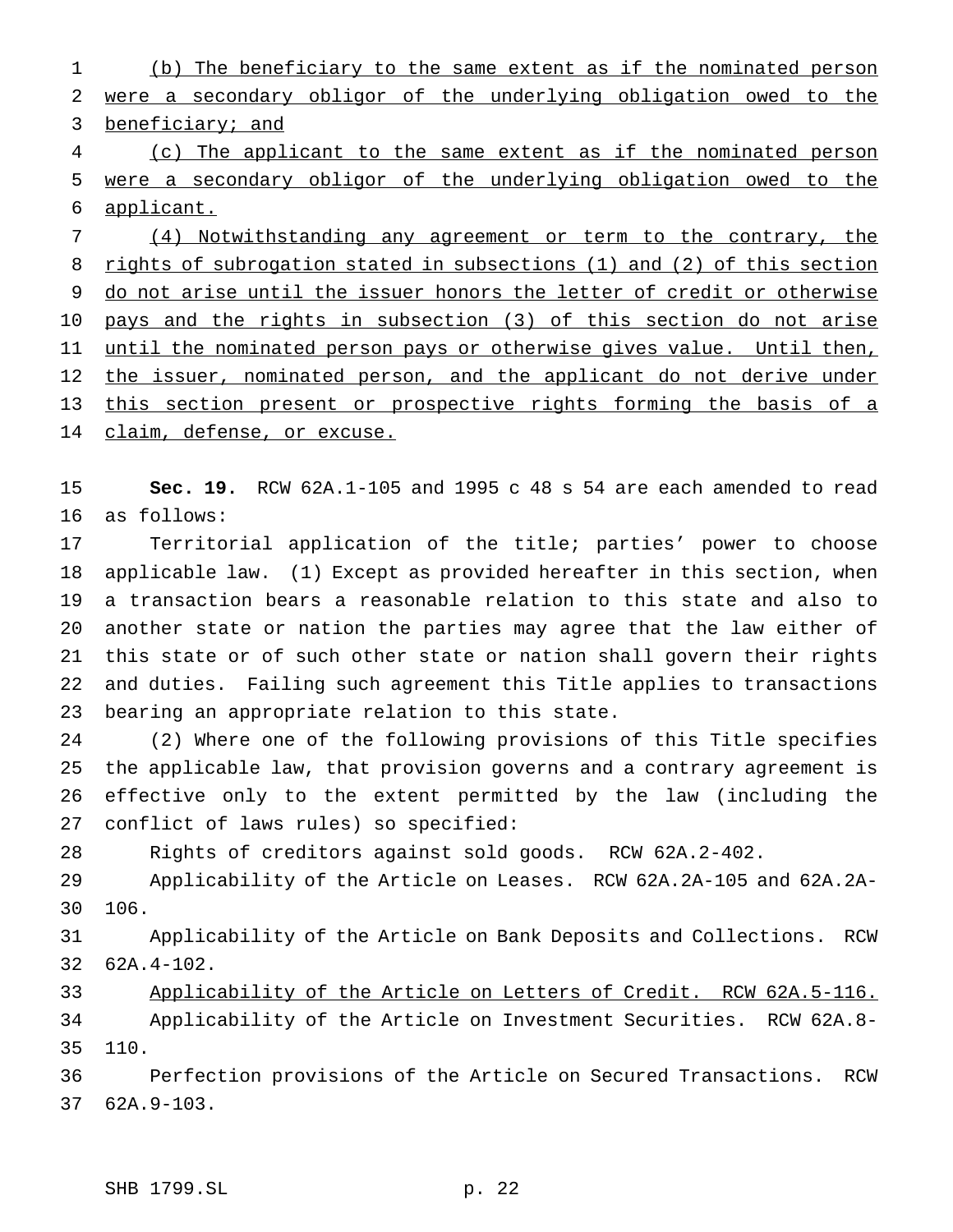**Sec. 20.** RCW 62A.2-512 and 1965 ex.s. c 157 s 2-512 are each amended to read as follows:

 Payment by buyer before inspection. (1) Where the contract requires payment before inspection non-conformity of the goods does not excuse the buyer from so making payment unless

(a) the non-conformity appears without inspection; or

 (b) despite tender of the required documents the circumstances would justify injunction against honor under the provisions of this 9 Title (RCW ((62A.5-114)) 62A.5-109(2)).

 (2) Payment pursuant to subsection (1) does not constitute an acceptance of goods or impair the buyer's right to inspect or any of 12 his or her remedies.

 **Sec. 21.** RCW 62A.9-103 and 1995 c 48 s 58 are each amended to read as follows:

 Perfection of security interest in multiple state transactions. 16 (1) Documents, instruments, letters of credit, and ordinary goods.

17 (a) This subsection applies to documents  $((and))_{\perp}$  instruments<sub> $\perp$ </sub> 18 rights to proceed of written letters of credit, and ((to)) goods other than those covered by a certificate of title described in subsection (2), mobile goods described in subsection (3), and minerals described in subsection (5).

 (b) Except as otherwise provided in this subsection, perfection and the effect of perfection or nonperfection of a security interest in collateral are governed by the law of the jurisdiction where the collateral is when the last event occurs on which is based the assertion that the security interest is perfected or unperfected.

 (c) If the parties to a transaction creating a purchase money security interest in goods in one jurisdiction understand at the time that the security interest attaches that the goods will be kept in another jurisdiction, then the law of the other jurisdiction governs the perfection and the effect of perfection or nonperfection of the security interest from the time it attaches until thirty days after the debtor receives possession of the goods and thereafter if the goods are taken to the other jurisdiction before the end of the thirty-day period.

 (d) When collateral is brought into and kept in this state while subject to a security interest perfected under the law of the jurisdiction from which the collateral was removed, the security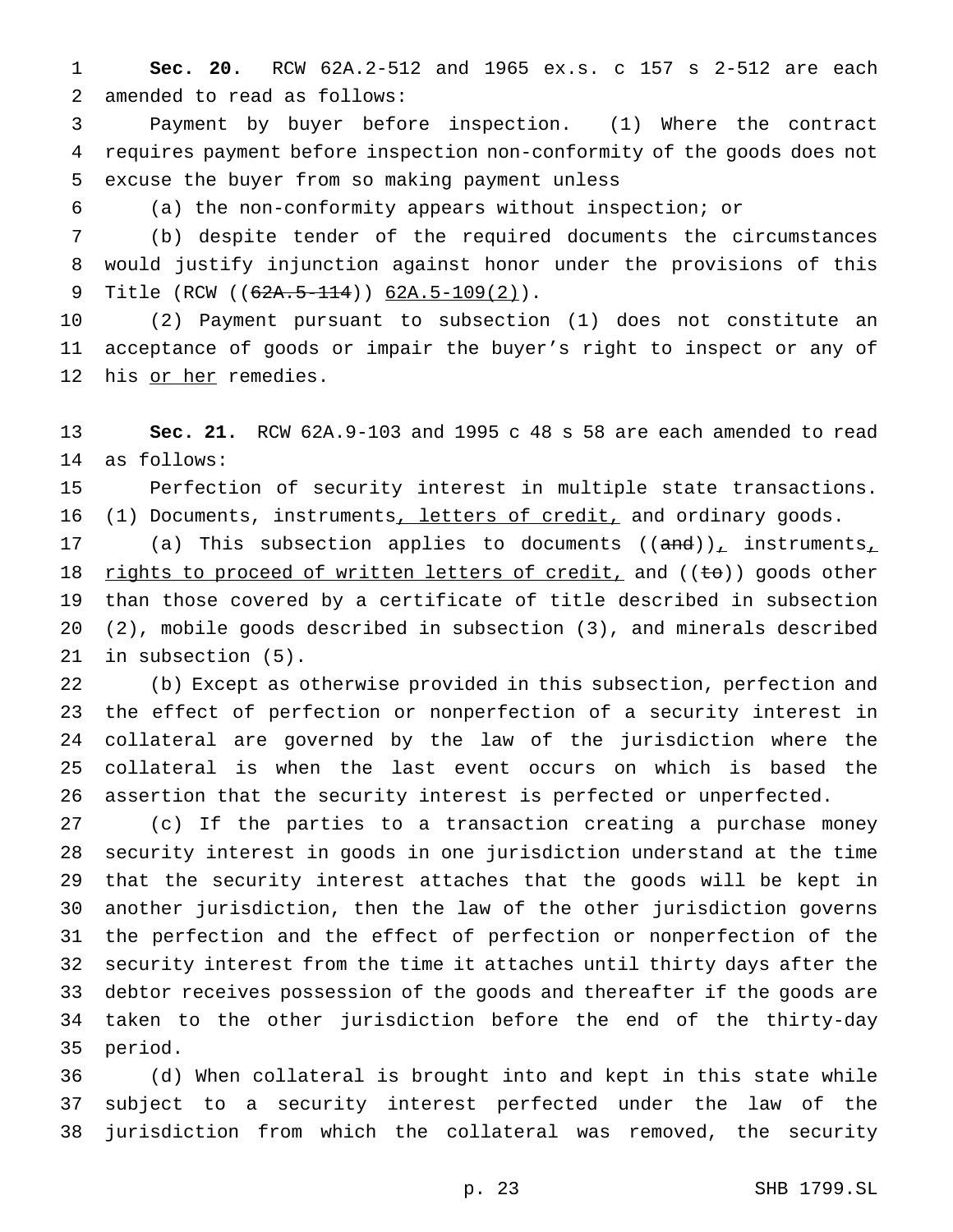interest remains perfected, but if action is required by Part 3 of this Article to perfect the security interest,

 (i) if the action is not taken before the expiration of the period of perfection in the other jurisdiction or the end of four months after the collateral is brought into this state, whichever period first expires, the security interest becomes unperfected at the end of that period and is thereafter deemed to have been unperfected as against a person who became a purchaser after removal;

 (ii) if the action is taken before the expiration of the period specified in subparagraph (i), the security interest continues perfected thereafter;

 (iii) for the purpose of priority over a buyer of consumer goods (subsection (2) of RCW 62A.9-307), the period of the effectiveness of a filing in the jurisdiction from which the collateral is removed is governed by the rules with respect to perfection in subparagraphs (i) and (ii).

 (e) For purposes of this subsection, rights to proceeds of a 18 written letter of credit are deemed located where the letter of credit is located.

(2) Certificate of title.

 (a) This subsection applies to goods covered by a certificate of title issued under a statute of this state or of another jurisdiction under the law of which indication of a security interest on the certificate is required as a condition of perfection.

 (b) Except as otherwise provided in this subsection, perfection and the effect of perfection or nonperfection of the security interest are governed by the law (including the conflict of laws rules) of the jurisdiction issuing the certificate until four months after the goods are removed from that jurisdiction and thereafter until the goods are registered in another jurisdiction, but in any event not beyond surrender of the certificate. After the expiration of that period, the goods are not covered by the certificate of title within the meaning of this section.

 (c) Except with respect to the rights of a buyer described in the next paragraph, a security interest, perfected in another jurisdiction otherwise than by notation on a certificate of title, in goods brought into this state and thereafter covered by a certificate of title issued by this state is subject to the rules stated in paragraph (d) of subsection (1).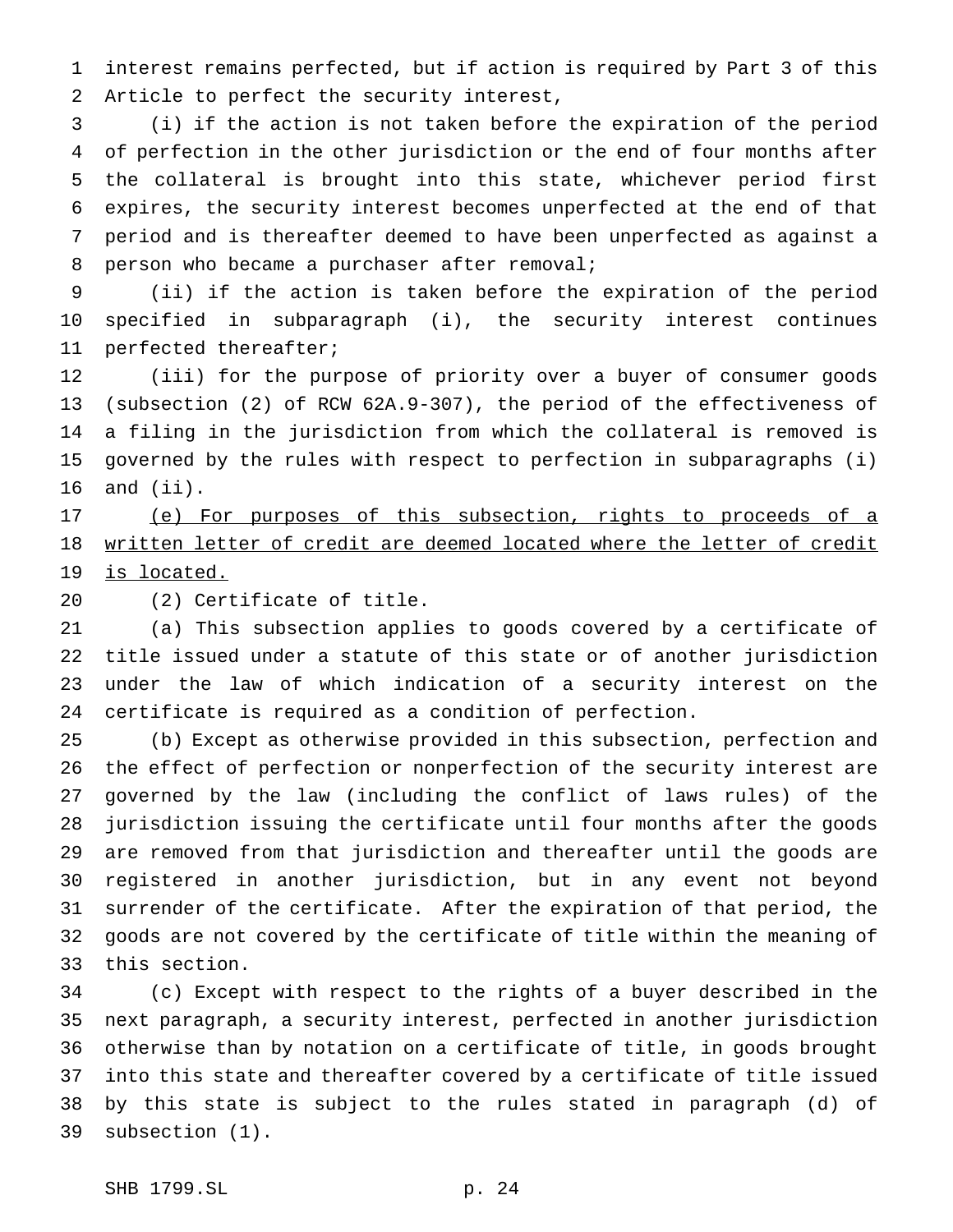(d) If goods are brought into this state while a security interest therein is perfected in any manner under the law of the jurisdiction from which the goods are removed and a certificate of title is issued by this state and the certificate does not show that the goods are subject to the security interest or that they may be subject to security interests not shown on the certificate, the security interest is subordinate to the rights of a buyer of the goods who is not in the business of selling goods of that kind to the extent that he gives value and receives delivery of the goods after issuance of the certificate and without knowledge of the security interest.

(3) Accounts, general intangibles and mobile goods.

 (a) This subsection applies to accounts (other than an account described in subsection (5) on minerals) and general intangibles (other than uncertificated securities) and to goods which are mobile and which are of a type normally used in more than one jurisdiction, such as motor vehicles, trailers, rolling stock, airplanes, shipping containers, road building and construction machinery and commercial harvesting machinery and the like, if the goods are equipment or are inventory leased or held for lease by the debtor to others, and are not covered by a certificate of title described in subsection (2).

 (b) The law (including the conflict of laws rules) of the jurisdiction in which the debtor is located governs the perfection and the effect of perfection or nonperfection of the security interest.

 (c) If, however, the debtor is located in a jurisdiction which is not a part of the United States, and which does not provide for perfection of the security interest by filing or recording in that jurisdiction, the law of the jurisdiction in the United States in which the debtor has its major executive office in the United States governs the perfection and the effect of perfection or nonperfection of the security interest through filing. In the alternative, if the debtor is located in a jurisdiction which is not a part of the United States or Canada and the collateral is accounts or general intangibles for money due or to become due, the security interest may be perfected by notification to the account debtor. As used in this paragraph, "United States" includes its territories and possessions and the Commonwealth of Puerto Rico.

 (d) A debtor shall be deemed located at his place of business if he has one, at his chief executive office if he has more than one place of business, otherwise at his residence. If, however, the debtor is a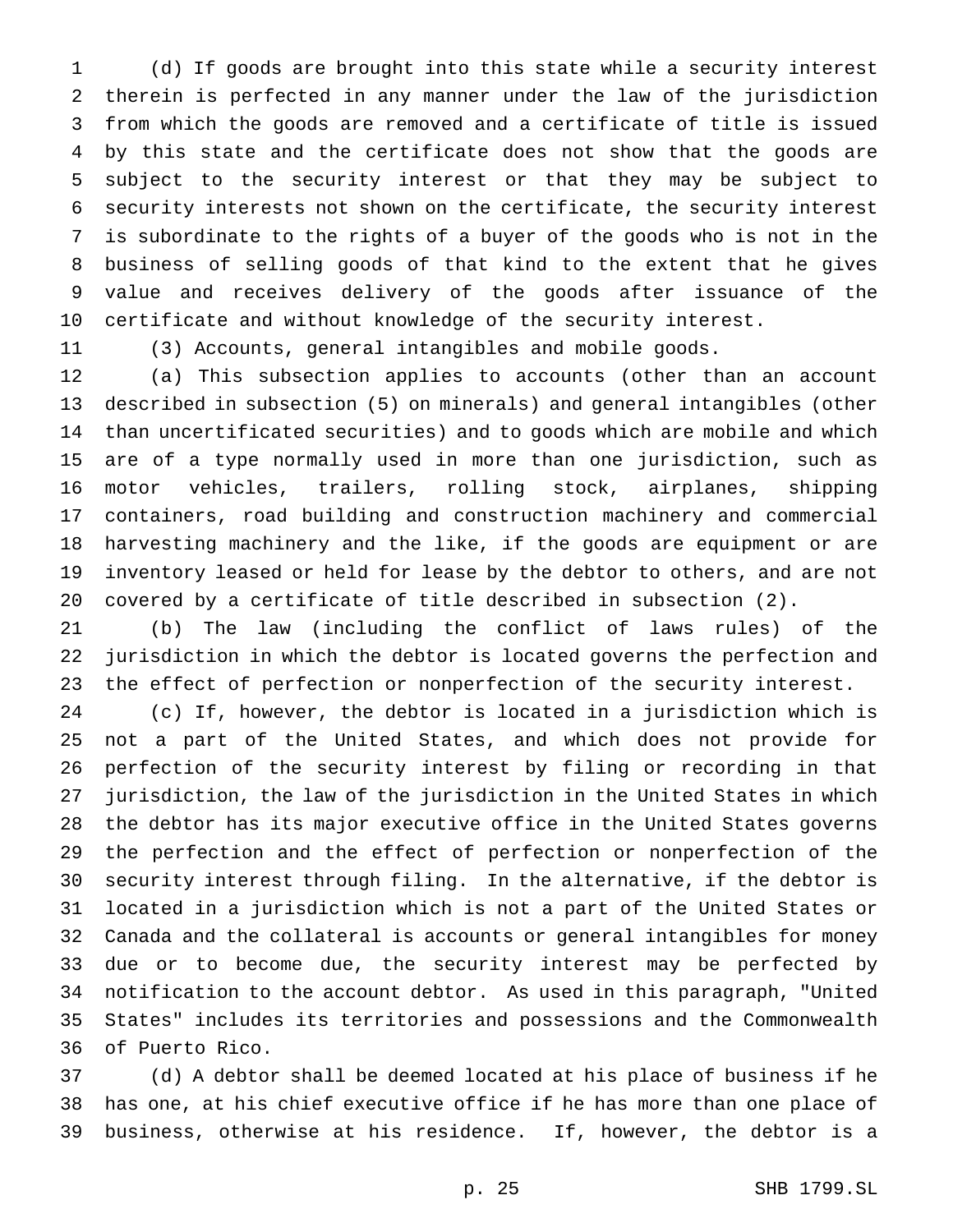foreign air carrier under the Federal Aviation Act of 1958, as amended, it shall be deemed located at the designated office of the agent upon whom service of process may be made on behalf of the foreign air carrier.

 (e) A security interest perfected under the law of the jurisdiction of the location of the debtor is perfected until the expiration of four months after a change of the debtor's location to another jurisdiction, or until perfection would have ceased by the law of the first jurisdiction, whichever period first expires. Unless perfected in the new jurisdiction before the end of that period, it becomes unperfected thereafter and is deemed to have been unperfected as against a person who became a purchaser after the change.

(4) Chattel paper.

 The rules stated for goods in subsection (1) apply to a possessory security interest in chattel paper. The rules stated for accounts in subsection (3) apply to a nonpossessory security interest in chattel paper, but the security interest may not be perfected by notification to the account debtor.

(5) Minerals.

 Perfection and the effect of perfection or nonperfection of a security interest which is created by a debtor who has an interest in minerals or the like (including oil and gas) before extraction and which attaches thereto as extracted, or which attaches to an account resulting from the sale thereof at the wellhead or minehead are governed by the law (including the conflict of laws rules) of the jurisdiction wherein the wellhead or minehead is located.

(6) Investment property.

(a) This subsection applies to investment property.

 (b) Except as otherwise provided in paragraph (f), during the time that a security certificate is located in a jurisdiction, perfection of a security interest, the effect of perfection or non-perfection, and the priority of a security interest in the certificated security represented thereby are governed by the local law of that jurisdiction. (c) Except as otherwise provided in paragraph (f), perfection of a security interest, the effect of perfection or non-perfection, and the priority of a security interest in an uncertificated security are governed by the local law of the issuer's jurisdiction as specified in RCW 62A.8-110(4).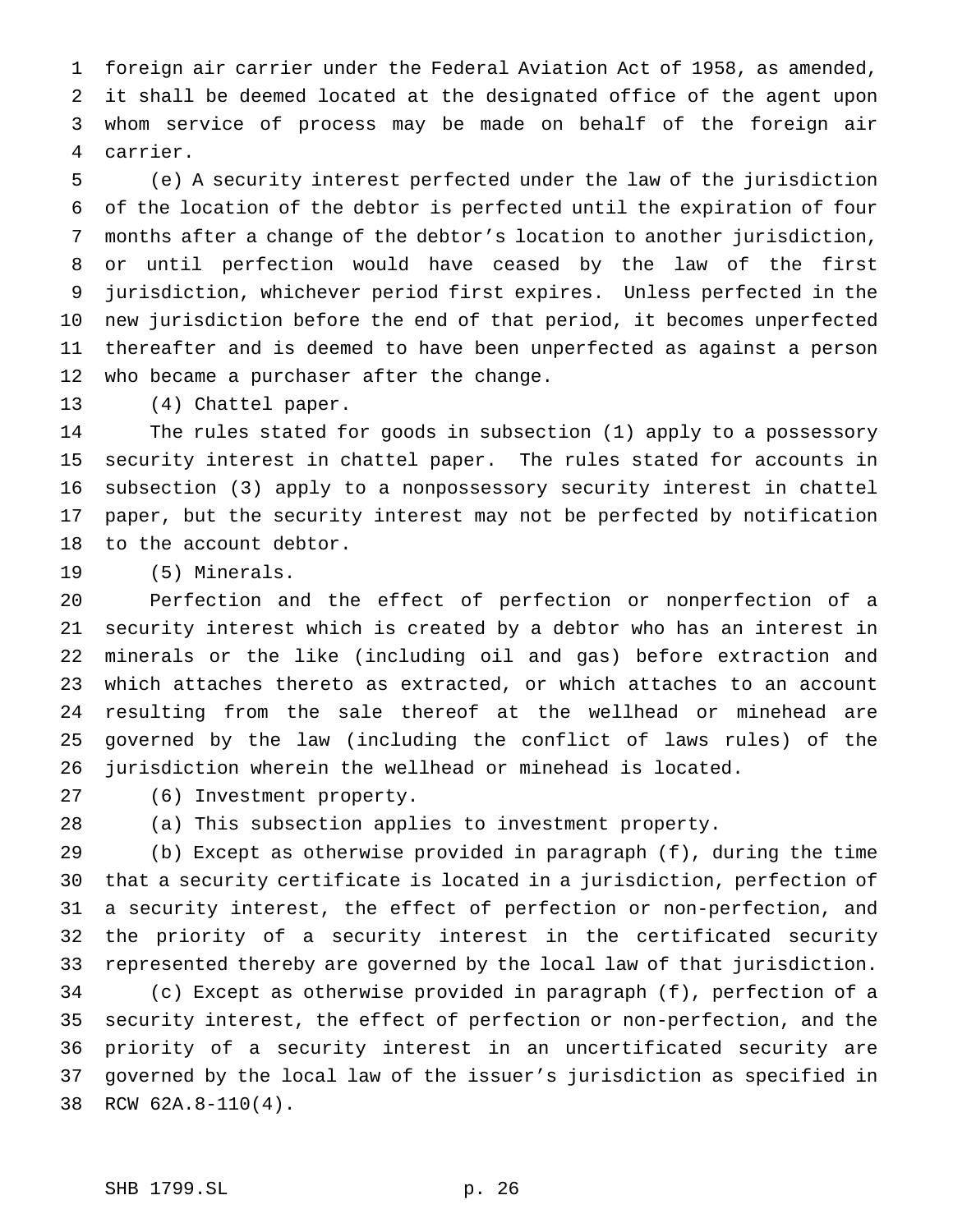(d) Except as otherwise provided in paragraph (f), perfection of a security interest, the effect of perfection or non-perfection, and the priority of a security interest in a security entitlement or securities account are governed by the local law of the securities intermediary's jurisdiction as specified in RCW 62A.8-110(5).

 (e) Except as otherwise provided in paragraph (f), perfection of a security interest, the effect of perfection or non-perfection, and the priority of a security interest in a commodity contract or commodity account are governed by the local law of the commodity intermediary's jurisdiction. The following rules determine a "commodity intermediary's jurisdiction" for purposes of this paragraph:

 (i) if an agreement between the commodity intermediary and commodity customer specifies that it is governed by the law of a particular jurisdiction, that jurisdiction is the commodity intermediary's jurisdiction.

 (ii) if an agreement between the commodity intermediary and commodity customer does not specify the governing law as provided in subparagraph (i), but expressly specifies that the commodity account is maintained at an office in a particular jurisdiction, that jurisdiction is the commodity intermediary's jurisdiction.

 (iii) if an agreement between the commodity intermediary and commodity customer does not specify a jurisdiction as provided in subparagraph (i) or (ii), the commodity intermediary's jurisdiction is the jurisdiction in which is located the office identified in an account statement as the office serving the commodity customer's account.

 (iv) if an agreement between the commodity intermediary and commodity customer does not specify a jurisdiction as provided in subparagraph (i) or (ii) and an account statement does not identify an office serving the commodity customer's account as provided in subparagraph (iii), the commodity intermediary's jurisdiction is the jurisdiction in which is located the chief executive office of the commodity intermediary.

 (f) Perfection of a security interest by filing, automatic perfection of a security interest in investment property granted by a broker or securities intermediary, and automatic perfection of a security interest in a commodity contract or commodity account granted by a commodity intermediary are governed by the local law of the jurisdiction in which the debtor is located.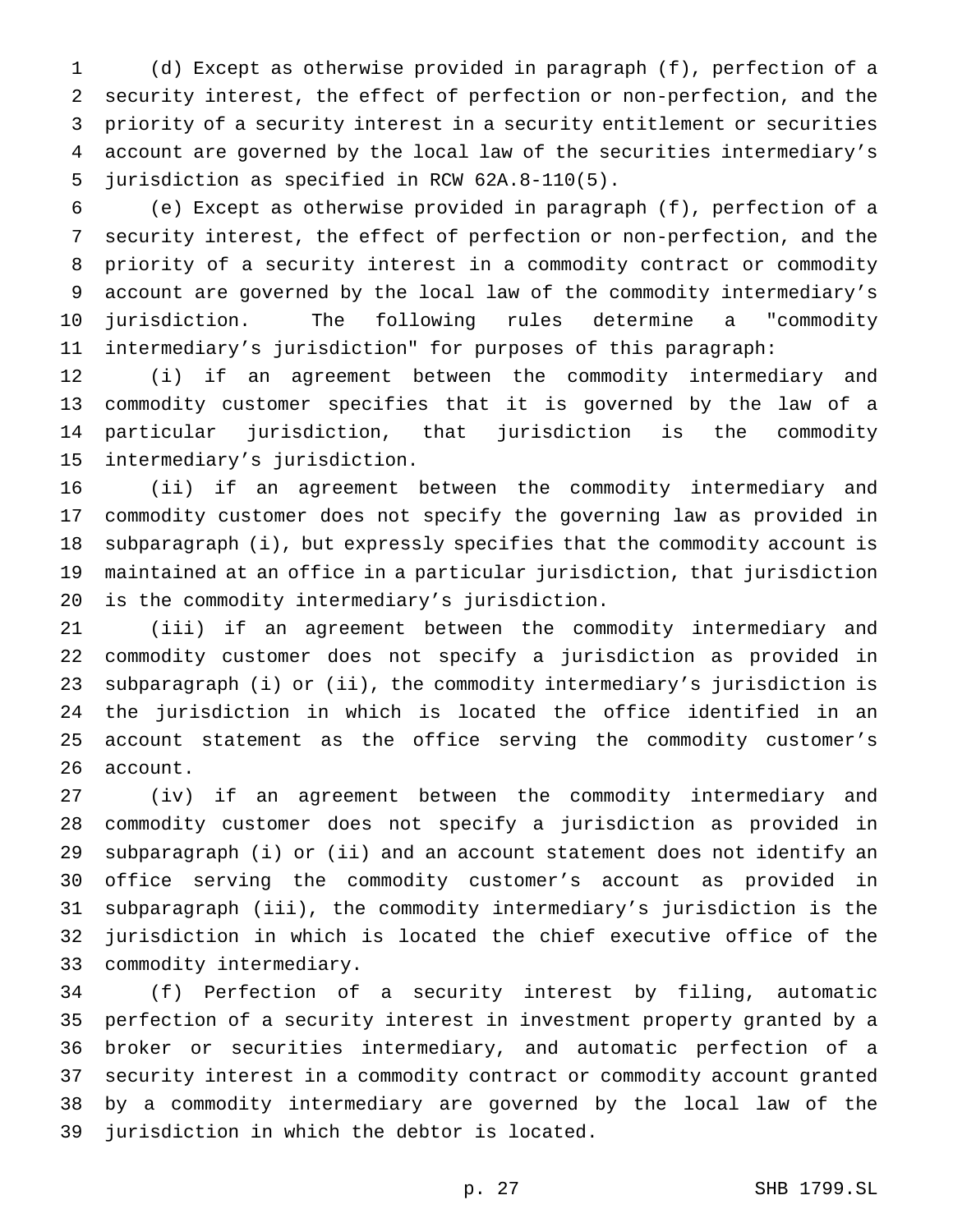**Sec. 22.** RCW 62A.9-104 and 1985 c 412 s 11 are each amended to read as follows:

 Transactions excluded from Article. This Article does not apply (a) to a security interest subject to any statute of the United States to the extent that such statute governs the rights of parties to and third parties affected by transactions in particular types of property; or

(b) to a landlord's lien; or

 (c) to a lien given by statute or other rule of law for services or materials or to a lien created under chapter 60.13 or 22.09 RCW except as provided in RCW 62A.9-310 on priority of such liens; or

 (d) to a transfer of a claim for wages, salary or other compensation of an employee; or

 (e) to a transfer by a government or governmental subdivision or agency; or

 (f) to a sale of accounts or chattel paper as part of a sale of the business out of which they arose, or an assignment of accounts or chattel paper which is for the purpose of collection only, or a transfer of a right to payment under a contract to an assignee who is also to do the performance under the contract or a transfer of a single account to an assignee in whole or partial satisfaction of a preexisting indebtedness; or

 (g) to a transfer of an interest or claim in or under any policy of insurance, except as provided with respect to proceeds (RCW 62A.9-306) and priorities in proceeds (RCW 62A.9-312); or

 (h) to a right represented by a judgment (other than a judgment taken on a right to payment which was collateral); or

(i) to any right of set-off; or

 (j) except to the extent that provision is made for fixtures in RCW 62A.9-313, to the creation or transfer of an interest in or lien on real estate, including a lease or rents thereunder; or

 (k) to a transfer in whole or in part of any claim arising out of tort; or

 (l) to a transfer of an interest in any deposit account (subsection (1) of RCW 62A.9-105), except as provided with respect to proceeds (RCW 62A.9-306) and priorities in proceeds (RCW 62A.9-312); or

37 (m) to a transfer of an interest in a letter of credit other than 38 the rights to proceeds of a written letter of credit.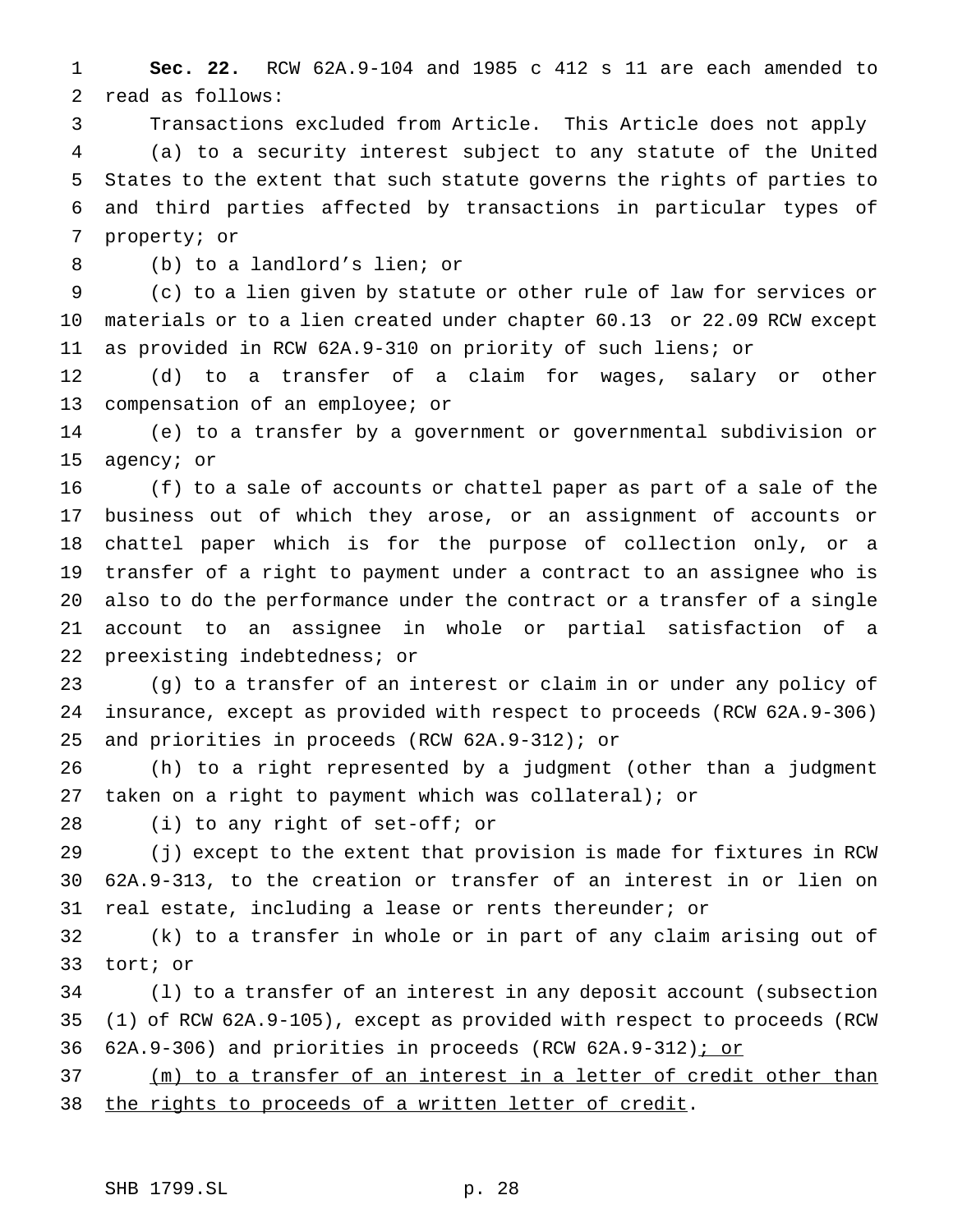**Sec. 23.** RCW 62A.9-105 and 1995 c 48 s 59 are each amended to read as follows:

 Definitions and index of definitions. (1) In this Article unless the context otherwise requires:

 (a) "Account debtor" means the person who is obligated on an account, chattel paper or general intangible;

 (b) "Chattel paper" means a writing or writings which evidence both a monetary obligation and a security interest in or a lease of specific goods, but a charter or other contract involving the use or hire of a vessel is not chattel paper. When a transaction is evidenced both by such a security agreement or a lease and by an instrument or a series of instruments, the group of writings taken together constitutes chattel paper;

 (c) "Collateral" means the property subject to a security interest, and includes accounts and chattel paper which have been sold;

 (d) "Debtor" means the person who owes payment or other performance of the obligation secured, whether or not he owns or has rights in the collateral, and includes the seller of accounts or chattel paper. Where the debtor and the owner of the collateral are not the same person, the term "debtor" means the owner of the collateral in any provision of the Article dealing with the collateral, the obligor in any provision dealing with the obligation, and may include both where 23 the context so requires;

 (e) "Deposit account" means a demand, time, savings, passbook or like account maintained with a bank, savings and loan association, credit union or like organization, other than an account evidenced by 27 a certificate of deposit;

 (f) "Document" means document of title as defined in the general definitions of Article 1 (RCW 62A.1-201), and a receipt of the kind described in subsection (2) of RCW 62A.7-201;

 (g) "Encumbrance" includes real estate mortgages and other liens on real estate and all other rights in real estate that are not ownership interests;

 (h) "Goods" includes all things which are movable at the time the security interest attaches or which are fixtures (RCW 62A.9-313), but does not include money, documents, instruments, investment property, commodity contracts, accounts, chattel paper, general intangibles, or minerals or the like (including oil and gas) before extraction. "Goods" also includes standing timber which is to be cut and removed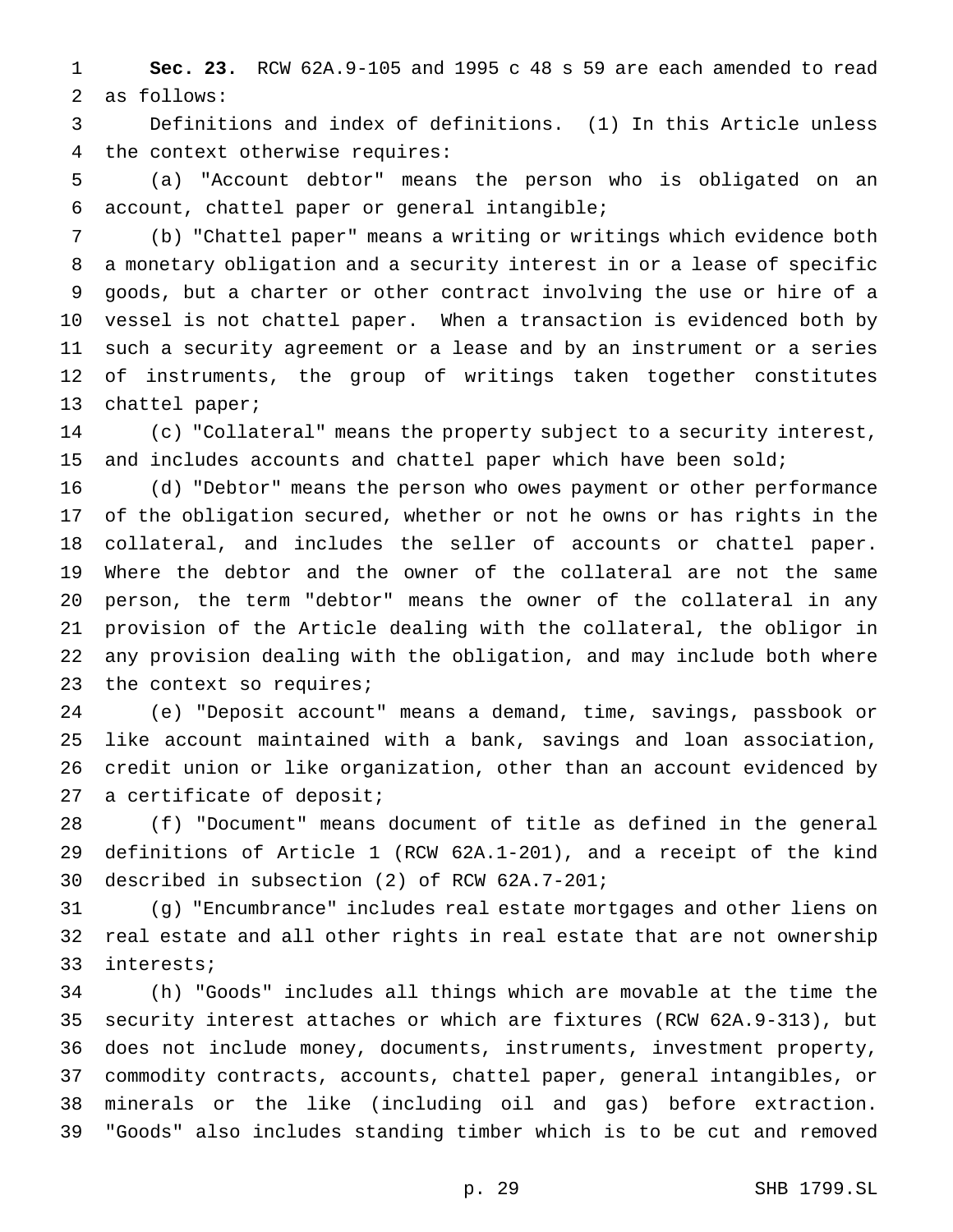under a conveyance or contract for sale, the unborn young of animals and growing crops;

 (i) "Instrument" means a negotiable instrument (defined in RCW 62A.3-104), or any other writing which evidences a right to the payment of money and is not itself a security agreement or lease and is of a type which is in ordinary course of business transferred by delivery with any necessary indorsement or assignment. The term does not 8 include investment property;

 (j) "Mortgage" means a consensual interest created by a real estate mortgage, a trust deed on real estate, or the like;

 (k) An advance is made "pursuant to commitment" if the secured party has bound himself to make it, whether or not a subsequent event of default or other event not within his control has relieved or may relieve him from his obligation;

 (l) "Security agreement" means an agreement which creates or provides for a security interest;

 (m) "Secured party" means a lender, seller or other person in whose favor there is a security interest, including a person to whom accounts or chattel paper have been sold. When the holders of obligations issued under an indenture of trust, equipment trust agreement or the like are represented by a trustee or other person, the representative is the secured party;

 (n) "Transmitting utility" means any person primarily engaged in the railroad, street railway or trolley bus business, the electric or electronics communications transmission business, the transmission of goods by pipeline, or the transmission or the production and transmission of electricity, steam, gas or water, or the provision of sewer service.

 (2) Other definitions applying to this Article and the sections in which they appear are:

| 31 | "Account".                | RCW 62A.9-106.       |
|----|---------------------------|----------------------|
| 32 | "Attach".                 | RCW 62A.9-203.       |
| 33 | "Commodity contract".     | RCW 62A.9-115.       |
| 34 | "Commodity customer".     | RCW 62A.9-115.       |
| 35 | "Commodity intermediary". | RCW 62A.9-115.       |
| 36 | "Construction mortgage".  | RCW $62A.9-313(1)$ . |
| 37 | "Consumer goods".         | $RCW 62A.9-109(1)$ . |
| 38 | "Control".                | RCW 62A.9-115.       |
| 39 | "Equipment".              | RCW $62A.9-109(2)$ . |
|    |                           |                      |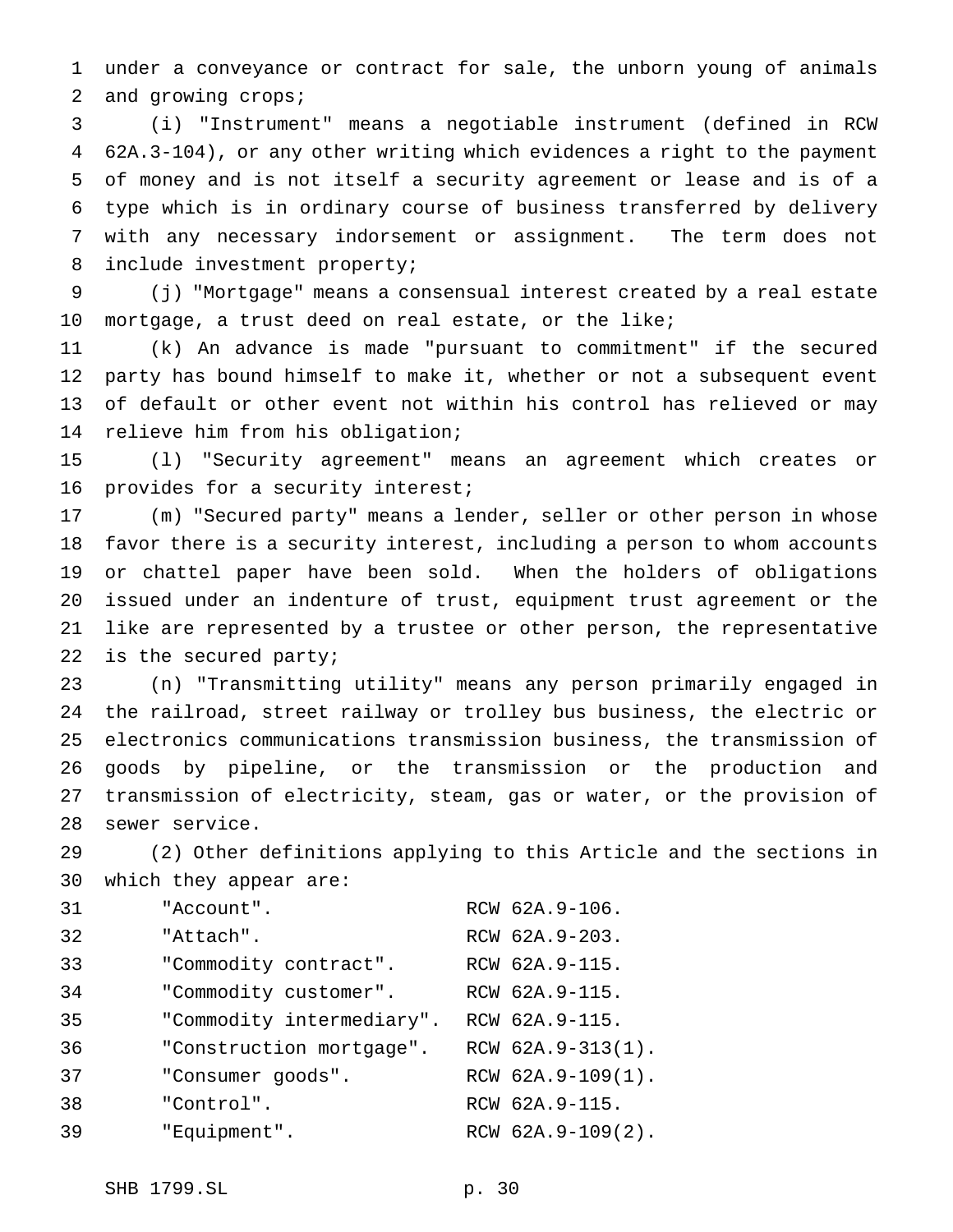"Farm products". RCW 62A.9-109(3). "Fixture". RCW 62A.9-313. "Fixture filing". RCW 62A.9-313. "General intangibles". RCW 62A.9-106. "Inventory". RCW 62A.9-109(4). "Investment property". RCW 62A.9-115. "Lien creditor". RCW 62A.9-301(3). 8 "Proceeds". RCW 62A.9-306(1). "Purchase money security interest". RCW 62A.9-107. "United States". RCW 62A.9-103. (3) The following definitions in other Articles apply to this Article: 14 "Broker". RCW 62A.8-102. "Certificated security". RCW 62A.8-102. 16 "Check". RCW 62A.3-104. "Clearing corporation". RCW 62A.8-102. 18 "Contract for sale". RCW 62A.2-106. "Control". RCW 62A.8-106. "Delivery". RCW 62A.8-301. "Entitlement holder". RCW 62A.8-102. "Financial asset". RCW 62A.8-102. "Holder in due course". RCW 62A.3-302. 24 "Letter of credit". RCW 62A.5-102. "Note". RCW 62A.3-104. "Proceeds of a letter of 27 credit". RCW 62A.5-114(1). 28 "Sale". RCW 62A.2-106. "Securities intermediary". RCW 62A.8-102. "Security". RCW 62A.8-102. "Security certificate". RCW 62A.8-102. "Security entitlement". RCW 62A.8-102. "Uncertificated security". RCW 62A.8-102. (4) In addition Article 1 contains general definitions and principles of construction and interpretation applicable throughout this Article.

 **Sec. 24.** RCW 62A.9-106 and 1995 c 48 s 60 are each amended to read as follows: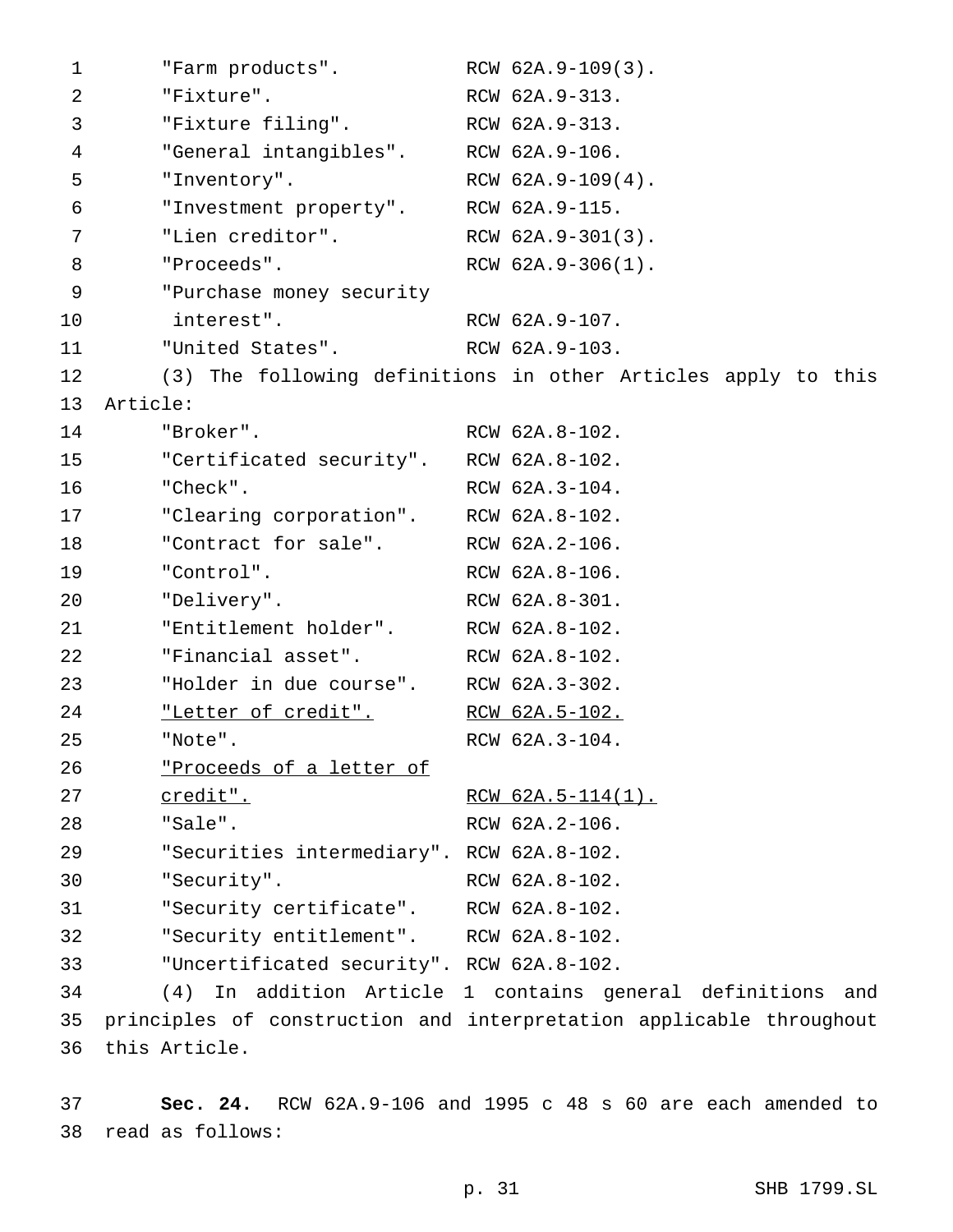Definitions: "Account"; "general intangibles". "Account" means any right to payment for goods sold or leased or for services rendered which is not evidenced by an instrument or chattel paper, whether or not it has been earned by performance. "General intangibles" means any personal property (including things in action) other than goods, accounts, chattel paper, documents, instruments, investment property, 7 rights to proceeds of written letters of credit, and money. All rights to payment earned or unearned under a charter or other contract involving the use or hire of a vessel and all rights incident to the charter or contract are accounts.

 **Sec. 25.** RCW 62A.9-304 and 1995 c 48 s 66 are each amended to read as follows:

 Perfection of security interest in instruments, documents, and goods covered by documents; perfection by permissive filing; temporary perfection without filing or transfer of possession. (1) A security interest in chattel paper or negotiable documents may be perfected by 17 filing. A security interest in the rights to proceeds of a written 18 letter of credit can be perfected only by the secured party's taking possession of the letter of credit. A security interest in money or instruments (other than instruments which constitute part of chattel paper) can be perfected only by the secured party's taking possession, except as provided in subsections (4) and (5) of this section and subsections (2) and (3) of RCW 62A.9-306 on proceeds.

 (2) During the period that goods are in the possession of the issuer of a negotiable document therefor, a security interest in the goods is perfected by perfecting a security interest in the document, and any security interest in the goods otherwise perfected during such period is subject thereto.

 (3) A security interest in goods in the possession of a bailee other than one who has issued a negotiable document therefor is perfected by issuance of a document in the name of the secured party or by the bailee's receipt of notification of the secured party's interest or by filing as to the goods.

 (4) A security interest in instruments, certificated securities, or negotiable documents is perfected without filing or the taking of possession for a period of twenty-one days from the time it attaches to the extent that it arises for new value given under a written security agreement.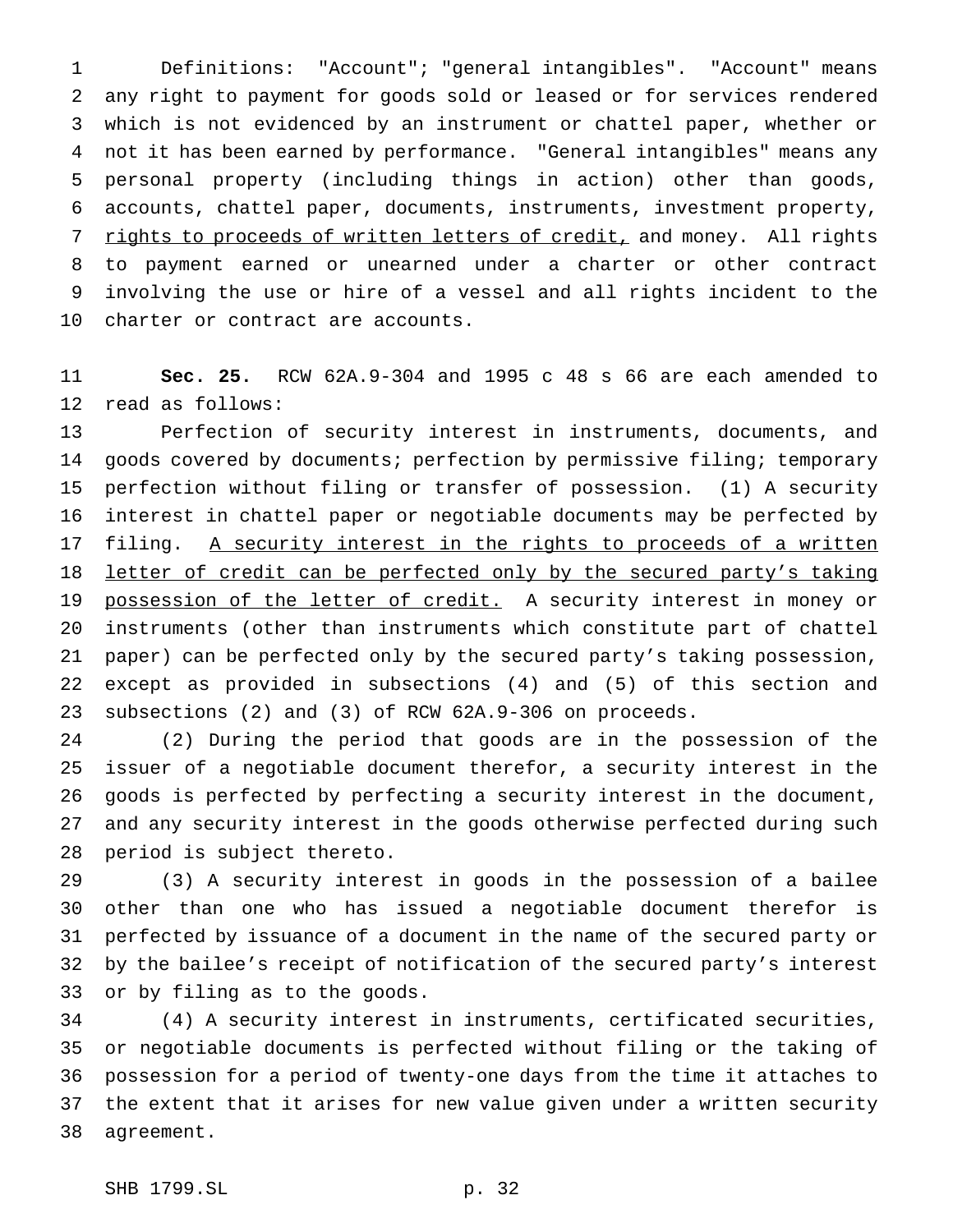(5) A security interest remains perfected for a period of twenty- one days without filing where a secured party having a perfected security interest in an instrument, a certificated security, a negotiable document or goods in possession of a bailee other than one who has issued a negotiable document therefor

 (a) makes available to the debtor the goods or documents representing the goods for the purpose of ultimate sale or exchange or for the purpose of loading, unloading, storing, shipping, transshipping, manufacturing, processing or otherwise dealing with them in a manner preliminary to their sale or exchange but priority between conflicting security interests in the goods is subject to subsection (3) of RCW 62A.9-312; or

 (b) delivers the instrument or certificated security to the debtor for the purpose of ultimate sale or exchange or of presentation, collection, renewal, or registration of transfer.

 (6) After the twenty-one day period in subsections (4) and (5) perfection depends upon compliance with applicable provisions of this Article.

 **Sec. 26.** RCW 62A.9-305 and 1995 c 48 s 67 are each amended to read as follows:

 When possession by secured party perfects security interest 22 without filing. A security interest in ((letters of credit and 23 advices of credit (subsection  $(2)(a)$  of RCW  $62A.5-116$ ), goods, instruments, money, negotiable documents, or chattel paper may be perfected by the secured party's taking possession of the collateral. 26 A security interest in the right to proceeds of a written letter of 27 credit may be perfected by the secured party's taking possession of the 28 letter of credit. If such collateral other than goods covered by a negotiable document is held by a bailee, the secured party is deemed to have possession from the time the bailee receives notification of the secured party's interest. A security interest is perfected by possession from the time possession is taken without relation back and continues only so long as possession is retained, unless otherwise specified in this Article. The security interest may be otherwise perfected as provided in this Article before or after the period of possession by the secured party.